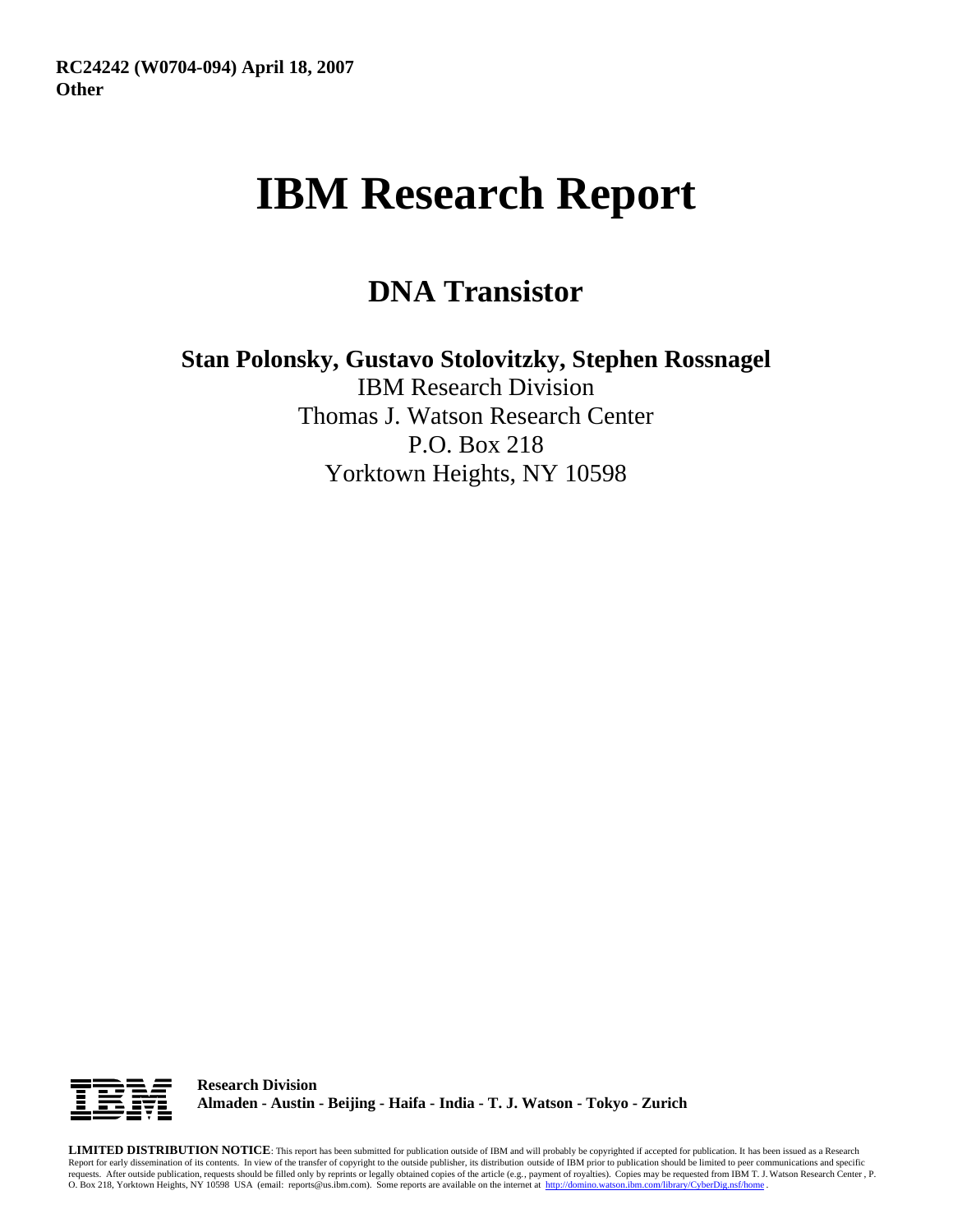# **DNA Transistor**

#### Stas Polonsky, Gustavo Stolovitzky, Steven Rossnagel IBM T.J. Watson Research Center

April 12, 2007

#### **Abstract**

We present a concept of a nano-electro-mechanical device capable of controlling the position of DNA inside a nanopore with single nucleotide accuracy. The principle of the device operation utilizes the interaction of discrete charges along the backbone of a DNA molecule with the electric field inside the nanopore. We propose an immediate application of our device as a replacement of capillary electrophoresis in DNA sequencing by separation.

### **I. Introduction**

The ability to move along information-carrying polymers of nucleic acids with single nucleotide precision is vital for machinery of life. DNA polymerase, for example, has to translocate along the DNA molecule with single nucleotide accuracy in order to replicate it correctly. The same accuracy is needed for RNA polymerase to transcribe RNA from a DNA template. Another example is the ribosome, an organelle in the cell that needs a precision position control along the messenger RNA to translate it into protein.

As nanotechnology masters its ability to manipulate single molecules, the question whether man-made devices can position themselves along information-carrying polymers with single monomer precision becomes of practical interest. In this report we propose a nano-electro-mechanical device capable of trapping a single DNA molecule and translocating it with single nucleotide accuracy. We call this device a "DNA Transistor". The report is organized as follows. In Section [II](#page-1-0) we explain the operation principle of the DNA transistor – electrostatic control over ionized phosphate groups of DNA backbone. We analyze the device using a simplified "toy" model of DNA. The main goal of this section is to develop intuition and derive crude analytical estimates to characterize the DNA trapping capability of the device. In Section III we describe a practical implementation of DNA. In Section [IV](#page-6-0) we estimate the performance of the device. In Section V discuss possible uses of the device in DNA sequencing, as well as implementation issues, and problems that may arise in the actual implementation of the device.

# **II. Principle of operation**

<span id="page-1-0"></span>DNA is a strong acid in aqueous solution. The negative charge distribution along DNA molecule is non-uniform and almost point-like (for details see [1]). The maxima of this distribution are located on phosphate groups of the molecule's helical backbone (see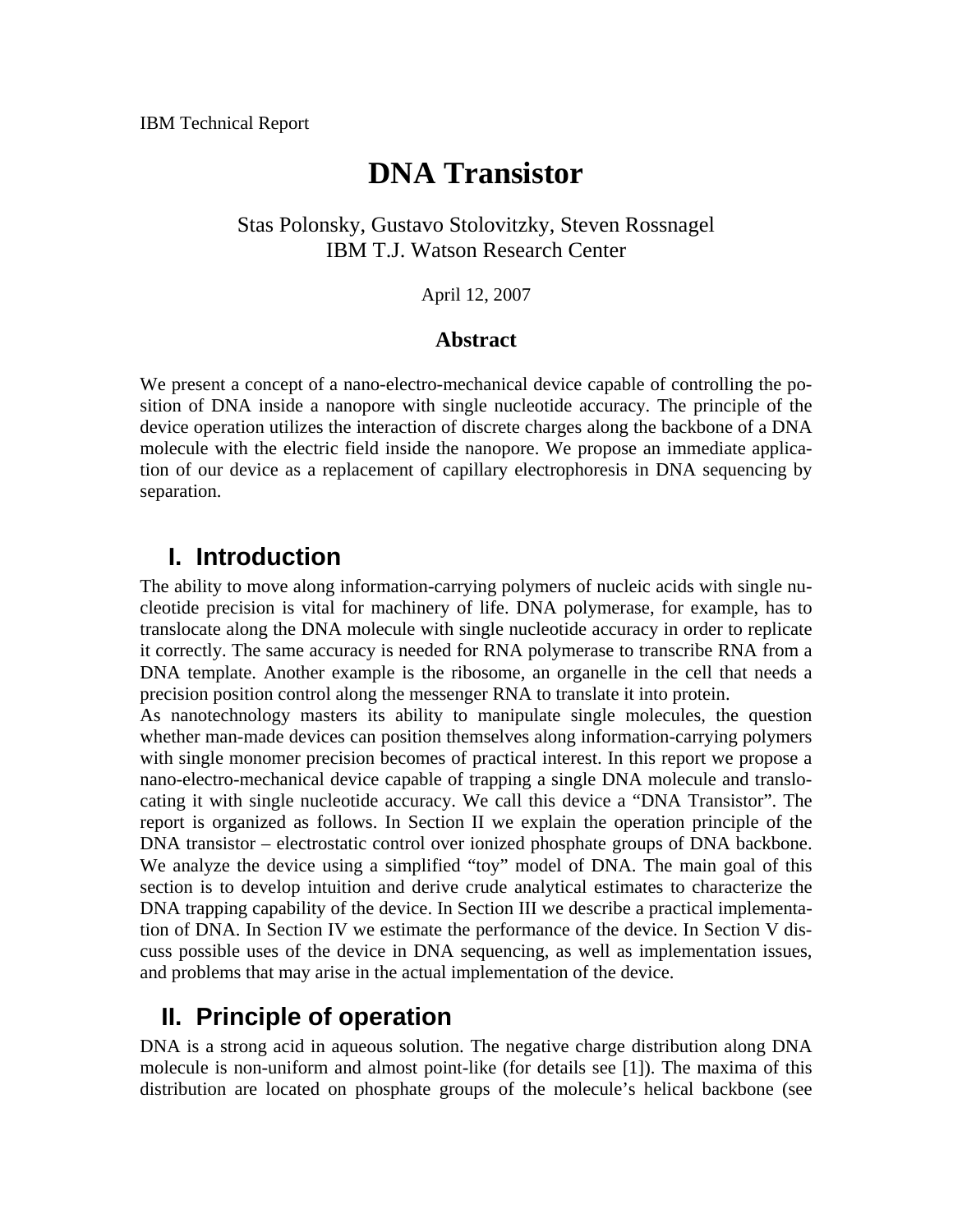[Figure 1](#page-15-0)), specifically, two oxygen atoms that do not form ester bonds with neighboring carbon atoms. The charge localized at these atoms is close to that of a single electron. The separation length of charges along the axis of the DNA molecule is  $d = 0.34$  *nm*, the radius of the helix is  $r_h = 1 \, nm$ , the angle between neighbor charges is 36°, or, equivalently, approximately 10 charges per helix turn.

The discreteness of the charge distribution along the molecule is a key to our device operation. As we will argue, the interaction of discrete charges with an external electric potential well can be used to localize the polymer with single monomer resolution. A timeoscillating potential well can enable the translocation of the polymer by one monomer per oscillation. We will illustrate these ideas using the following simplified model. Consider an idealization of a charged linear polymer as an equidistant string of point charges *q* separated by a distance  $d$ . The string traverses through a symmetric trapezoidal electric potential well  $V(z)$  (see [Figure 2\)](#page-16-0) of depth  $V_0$ . The geometry of the potential is characterized by the sidewall thickness  $S$  and the well length  $W$ . For simplicity we assume  $d$  to be the unit distance, restoring  $d$  when necessary. For a given displacement  $\delta$  of the polymer, the position of *i* -th charge is  $i + \delta$ . The energy of the string,

$$
E(\delta) = q \sum_{i=-\infty}^{\infty} V(i+\delta) , \qquad (1)
$$

<span id="page-2-1"></span>is a periodic function of  $\delta$  with a unit period. We refer to the difference between maximum and minimum values of  $E(\delta)$  as trapping energy  $\Delta E_{TR} = E_{max} - E_{min}$ . If  $\Delta E_{TR}$  is sufficiently larger than thermal energy (say at  $300K$ )  $E_T = kT/2 \approx 13meV$ , the translocation of the string between two successive energy minima is unlikely, i.e. the potential *V* serves as a trap. We are interested in understanding under what conditions  $\Delta E_{TR}$  reaches its maximum value. Besides the obvious proportionality to  $V_0$ , the most important fact is that  $\Delta E_{TR}$  is sensitive to the geometry of *V*. [Figure 3](#page-16-1) visualizes the mechanism of this sensitivity. Thick diagonal lines show positions of charges as a function of  $\delta$ . Grayed rectangles mark two sidewalls – the only area with non-zero electric field  $\mathcal{E} = |dV/dz| = V_0/S$ . Consider the case of half-integer *S* and integer *W* (see [Figure 3a](#page-16-1)). As the string moves towards the right starting at  $\delta = 0$ , the two charges (numbers 1, 2) inside the left sidewall contribute to force to the right (negative energy slope). A single charge inside the right sidewall (number 5) contributes to force to the left (positive energy slope). For  $\delta$  between 0 and  $1/2$ , there is a net force to the right of magnitude  $q\mathcal{E}$ , corresponding to potential of force equal to  $-q \mathcal{E} \delta$ . When  $\delta$  reaches the value  $1/2$  the situation changes. Charge 2 leaves the left sidewall leaving charge 1 alone. At the same time charge 4 enters the right sidewall joining charge 5. The imbalance of charges inside sidewalls reverses: the number of charges inside the right sidewall exceeds that inside the left sidewall. The further increase of  $\delta$  increases the total energy until  $\delta = 1$  when the string translocates by one period. In summary, the energy minima  $E_{\text{min}}$  are located at half-integer values and energy maxima  $E_{\text{max}}$  – at integer values. For the trapping energy we have  $\Delta E_{TR} = q \mathcal{E}/2$ . Inserting back the unit of length  $d$ , we have that

<span id="page-2-0"></span>
$$
\Delta E_{TR} = q \mathcal{E} \, d/2 \,. \tag{2}
$$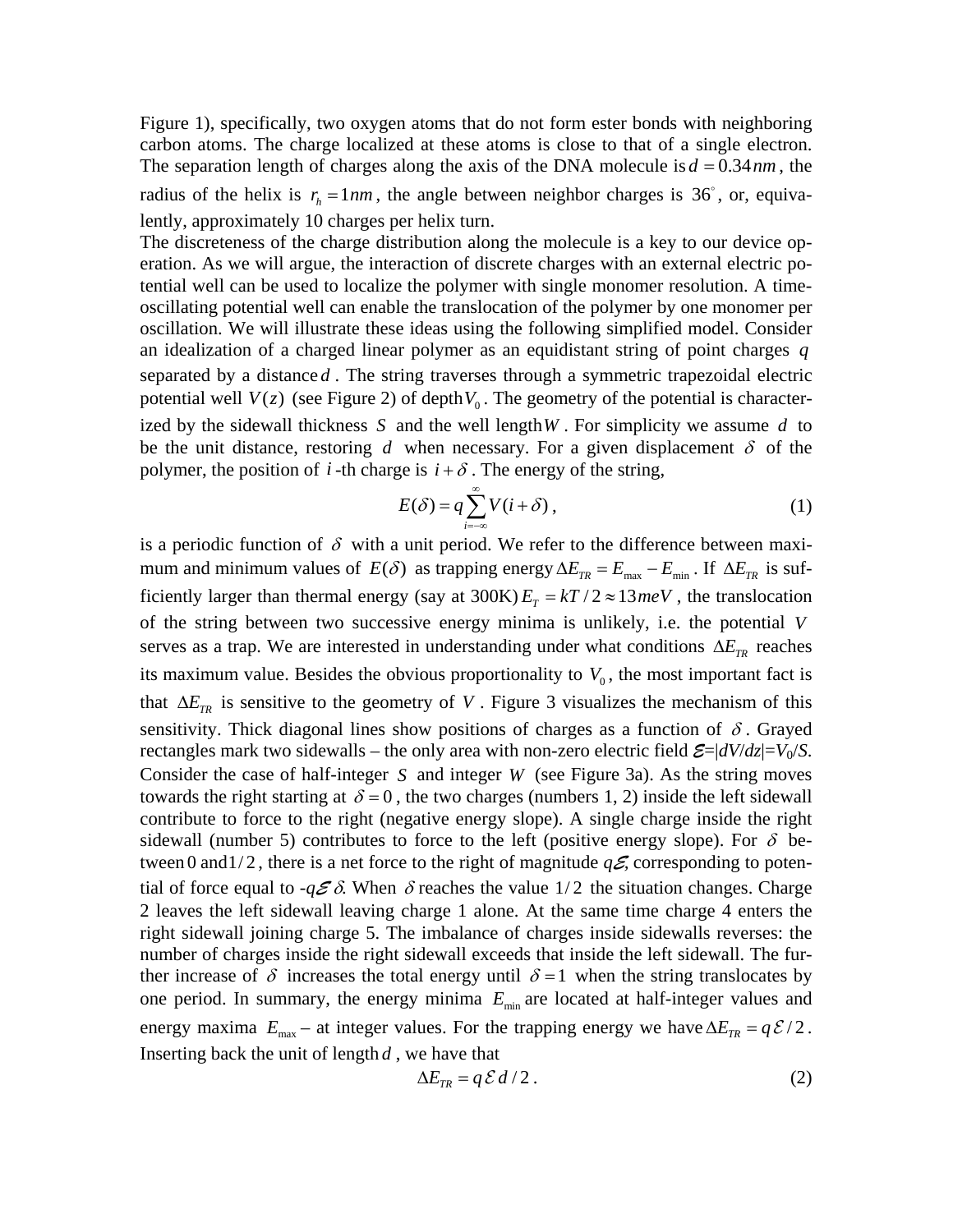Similar considerations allow to analyze  $\Delta E_{TR}$  for any other geometry of *V*. For example, if *W* is slightly less than integer (see [Figure 3](#page-16-1)b), the numbers of charges in the left and right sidewalls are equal for certain displacements  $\delta$  (shown as dashed regions). For such  $\delta$  the total force applied to the string is zero, and this interval does not contribute to energy change. The net result is a decrease of  $\Delta E_{TR}$ .

Even less energy change occurs in the example of [Figure 3c](#page-16-1) where the sidewall dimension is an integer. The numbers of charges inside sidewalls are constant for any  $\delta$ . There is no charge imbalance, so  $\Delta E_{TR} = 0$ .

Now we can formulate *the requirement for optimal geometry V that maximizes*  $\Delta E_{TR}$ : *the* sidewall charge imbalance should be nonzero for any displacement  $\delta$ . Any potential with half-integer sidewalls *S* and integer well *W* satisfies this requirement. Thus Figure [3](#page-16-1)a corresponds to the optimal geometry, and equation [\(2\)](#page-2-0) gives the upper estimate on trapping energy.

In our simple model, the trapping energy depends only on how close to integer or halfinteger values the trap dimensions are, and not on their absolute values. Assuming a potential with constant field  $\mathcal E$ , this statement is illustrated on [Figure 4.](#page-17-0)

The trapping energy does not depend of the sign of  $V_0$ , i.e. whether we have potential well or potential barrier. When  $V_0$  changes sign, local energy minima swap their positions with energy maxima. The absolute change of energy is irrelevant since it does not have an effect on the trapping properties of the potential. Changing the sign of  $V_0$  effectively "moves" the local minimum by half period. This sets the accuracy of string position control by the trap to  $d/2$ . This also suggests a simple mechanism for controlled translocation of the string through the trap (see [Figure 5](#page-17-1)). Consider a trap oscillating with a frequency *f* in an external "dragging" electric field  $\mathcal{E}_{dr}$ . Every time the potential crosses zero, the string translocates by  $d/2$  in the direction of the symmetry breaking external field. The translocation speed

$$
\mathcal{V} = df \tag{3}
$$

is in principle independent on the value  $\mathcal{E}_{dr}$ . We call this effect *digital electrophoresis*. In practice, the above equality will not be exact due to Brownian fluctuations that may make the DNA molecule to choose an unintended minimum. We further discuss this issue in Section [IV.](#page-6-0)

The potential trap should not necessarily be symmetrical. From a fabrication point of view, it might be easier to control the dimensions of only one sidewall. It is easy to show that  $\Delta E_{TR}$  decreases by no more than a factor of 1/2 for any slope of the second sidewall.

 $\Delta E_{TR}$  is a result of force imbalance inside the sidewalls, so it is critically important that at least one sidewall is well defined. In other words, the potential should have well articulated "angles".

The above discussion considers the distance  $d$  between charges as constant, i.e. "stiff" string. Below we analyze the effect of string elasticity on  $\Delta E_{TR}$ . Now our system is char- $\overline{a}$ 

acterized by the vector  $\delta$ , its component  $\delta_i$  specifies the position of *i* th charge as  $i + \delta_i$ . We model the energy as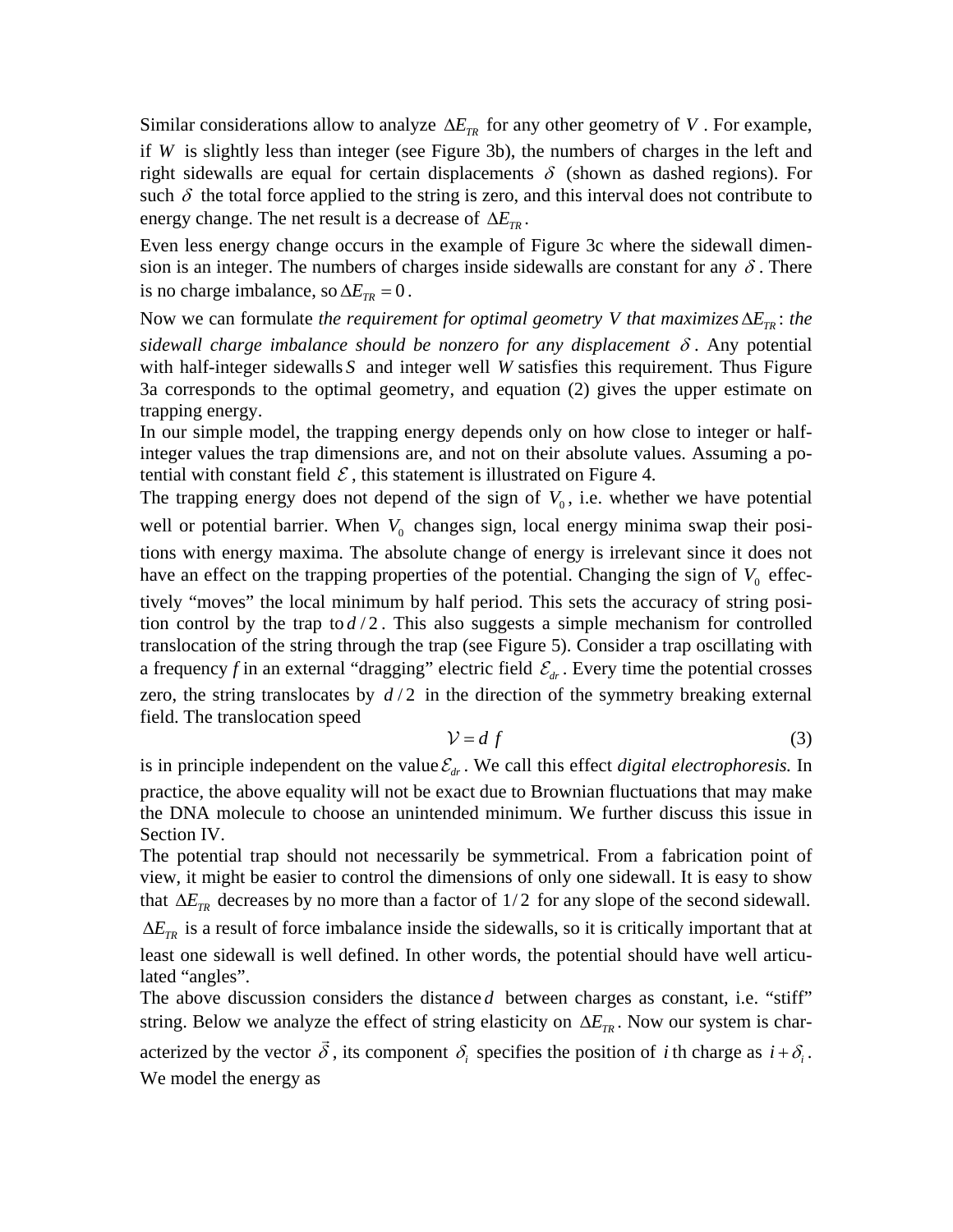$$
E(\vec{\delta}) = q \sum_{i=-\infty}^{\infty} V(i + \delta_i) + \frac{k}{2} \sum_{i=-\infty}^{\infty} (\delta_i - \delta_{i-1})^2,
$$
 (4)

<span id="page-4-0"></span>where the second term describes the stiffness of the string which we characterize by elasticity module k. As in the previous case, E is a periodic function of  $\delta$  with unit period. We compute  $\Delta E_{TR}$  using the following procedure. We set constant the position of a charge *M* which is far enough from the potential well *V* so that the perturbation of relative positions of charges is negligible, i.e.  $\delta_M - \delta_{M-1} \approx 0$ . The positions of all other charges  $\delta_{i \neq M}$  are computed by numerical minimization of Equation [\(4\).](#page-4-0)  $\Delta E_{TR}$ , computed as an energy barrier for translocation the string from state  $\delta_M = 0$  to  $\delta_M = 1$ , is shown on the [Figure 6](#page-18-0) as a function of string elasticity. We use maximum relative displacement of neighboring charges  $\max_i |\delta_i - \delta_{i-1}|$  to characterize elasticity instead of k since the use of this variable provides better insight. Most importantly, *the elasticity of the string leads to*   $\Delta E_{TR}$  *decrease*. This decrease is less pronounced for shorter *W*, and it also depends on the polarity of  $V_0$ .

#### **III. Nanopore-based trap**

In what follows we assume that the proposed device operates on single stranded (ss) DNA molecules. This selection is due to the practical importance of ssDNA in biochemistry and molecular biology, e.g. in DNA sequencing (see Section V). We assume the helix radius is  $r<sub>h</sub> = 0.65$  *nm* while all other parameters are similar to that of double stranded DNA. We also ignore the flexibility of the molecule and consider it as a solid helix.

[Figure 7](#page-18-1) depicts the diagram of DNA transistor. A nanopore of radius  $r_0$  slightly exceeding  $r<sub>h</sub>$  penetrates through a membrane that separates two reservoirs. The membrane is a "sandwich" of three metal electrodes separated by insulators. The thickness of the central electrode is  $W$ , and the distance between electrodes is  $S$ . The voltage difference between central and side electrode is kept at  $V_0$ . An independent voltage difference applied between two reservoirs drives the ssDNA inside the nanopore. The phosphate charges are in close proximity to the walls of the nanopore. Setting aside for a while the perturbations introduced by the nanopore, the potential on the wall of the nanopore is the same as in our model problem. To estimate the trapping energy, we assume that the metal-dielectric sandwich is fabricated using methods typical in microelectronics, and the magnitude of electric field between the electrodes could be as high as in modern Metal-Oxide-Semiconductor Field Effect Transistors (MOSFET). For modern MOSFETs the thickness of gate oxide approaches  $1nm$  and the gate voltage is  $1V$ . Substituting  $\mathcal{E} \approx 1V / nm$  into [\(2\)](#page-2-0) we have the estimate of trapping energy  $\Delta E_{TR} = 170 \text{ meV} \approx 13 E_{T}$ .

We have to revise our estimate to account for field distortion introduced by the nanopore. We assume the nanopore has cylindrical geometry and compute the field distribution inside the nanopore using a 2D finite element solver. We also make the following assumptions. Silicon dioxide with dielectric constant  $\varepsilon_d \approx 4$  is used for electrode insulator. The macroscopic dielectric constant of water  $\varepsilon_w \approx 80$  can still be used inside the nanopore.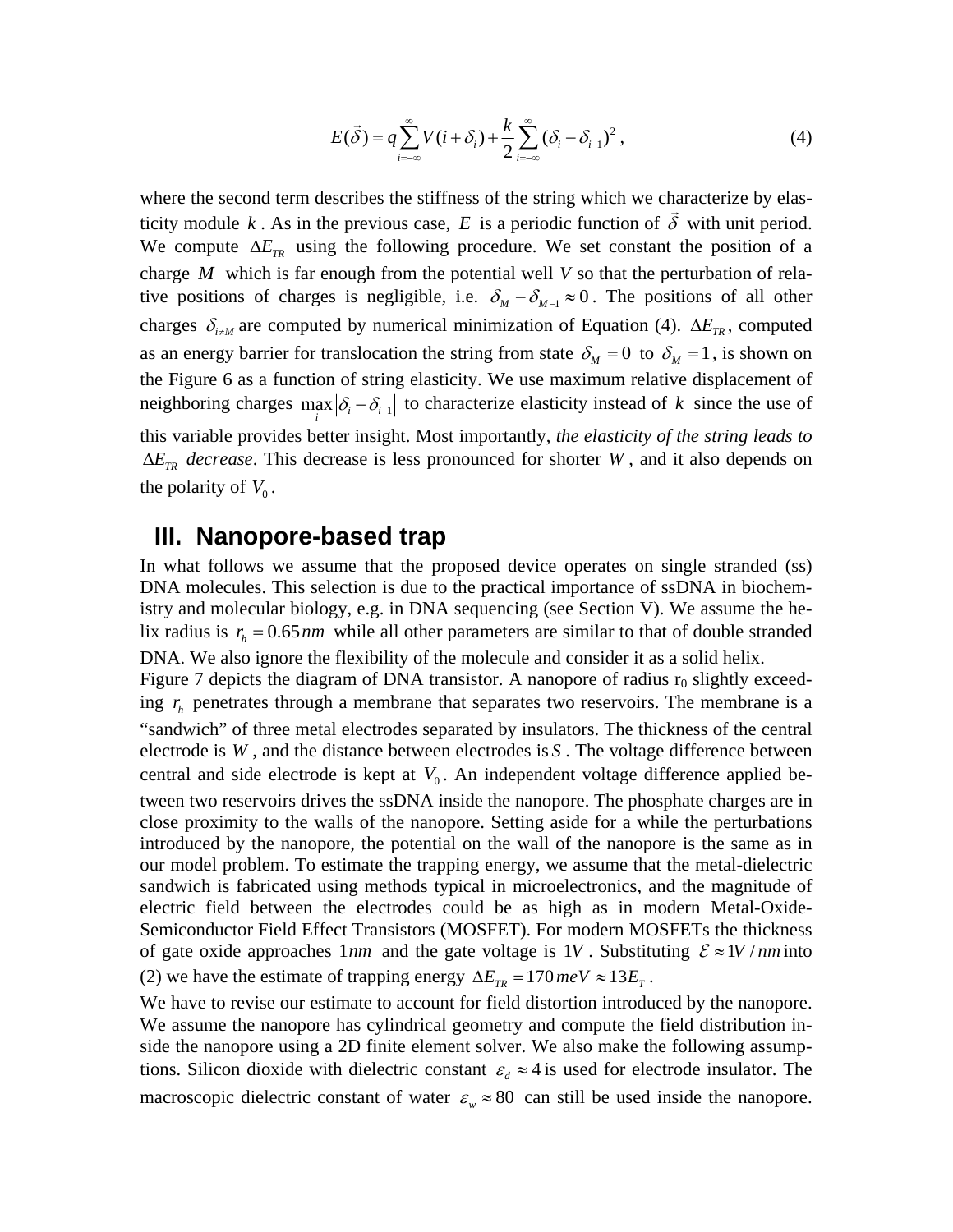Our simulations for varying dielectric constants do not show any important dependence on their exact values. Finally, we assume that the separation between phosphate charges and the electrodes is much smaller than Debye length:  $r_0 - r_h \ll l_D$  so that the screening by counterions can be neglected. From the estimate  $l_D \approx 0.3$  *nm*  $\sqrt{M}$ , where *M* is molarity of the buffer, we see that this condition can be satisfied by decreasing concentration of the buffer.

#### *Coaxial nanopore and polymer*

We start our analysis using a simplifying assumption that the axes of the nanopore and the polymer coincide. In practice this symmetry can be "enforced" by keeping side electrodes negative, so that any drift of the negatively charged polymer toward the walls of the nanopore leads to the energy increase. The problem is axially symmetric, and the energy depends only on the displacement in z-direction. The potential acting on charges inside the nanopore depends on how far these charges are from the walls of the nanopore (see [Figure 8](#page-19-0)a). For a "tight" nanopore  $(r_0 / r_h \approx 1)$ ,  $V(z)$  is almost trapezoidal and the sidewalls are well defined. For "loose" (larger  $r_0 / r_h$ ) nanopore, the "corners" are smooth while the depth of the trap decreases. The potential energy of the molecule (Equation [\(1\)\)](#page-2-1) is very sensitive to the shape of sidewalls (see [Figure 8](#page-19-0)b). For a loose nanopore the energy practically does not change with the molecule's displacement.

We note that  $\Delta E_{TR}$  is somewhat sensitive to the exact shape of the trapping potential. From [Figure 8b](#page-19-0) we see that  $\Delta E_{TR} \approx 26E_T$  at  $r_0/r_h = 1$  while for the same parameters "trapezoidal" estimate [\(2\)](#page-2-0) yields  $\Delta E_{TR} \approx 13E_T$ .

#### *Polymer near the wall of nanopore*

The coaxial approximation is simple but not necessarily stable. We now consider a more realistic case when the axes of polymer and nanopore are parallel and separated by distance  $\Delta r \le r_0 - r_h$ . In this approximation, the polymer is allowed to drift toward the wall of the nanopore. We refer to this as "off-axial" approximation. We model ssDNA as a set of charges positioned at locations

$$
z_i = \delta + d \cdot i, \quad x_i = \Delta r + r_h \cos(\frac{2\pi}{10}i + \varphi), \quad y_i = r_h \sin(\frac{2\pi}{10}i + \varphi), \tag{5}
$$

where angle  $\varphi$  describes rotation of the molecule about its axis. For simplicity we ignore the flexibility of the molecule. Now the energy is a function of three variables -  $E(\delta, \Delta r, \varphi)$ . As an example, we consider geometry *S* = 3.5, *W* = 4, which is optimal for the one-dimensional model trap. [Figure 9](#page-20-0) shows the results of the numerical computation of  $E(\delta) = \min_{\Delta r, \varphi} E(\delta, \Delta r, \varphi)$  for nanopores of increasing radius  $r_0$ . Similar to the model trap, ϕ the sign of  $V_0$  determines positions of minima – integer for minus, half-integer for plus. In contrast, the trapping energy now depends on the sign of  $V_0$ . For  $V_0 < 0$ ,  $\Delta E_{TR}^-$  drops much slower with the increase of  $r_0/r_h$ , as compared with  $\Delta E_{TR}^+$ , corresponding to  $V_0 > 0$ . The splitting of trapping energy into  $\Delta E_{TR}^+$ ,  $\Delta E_{TR}^-$  is a result of helicoidal charge distribu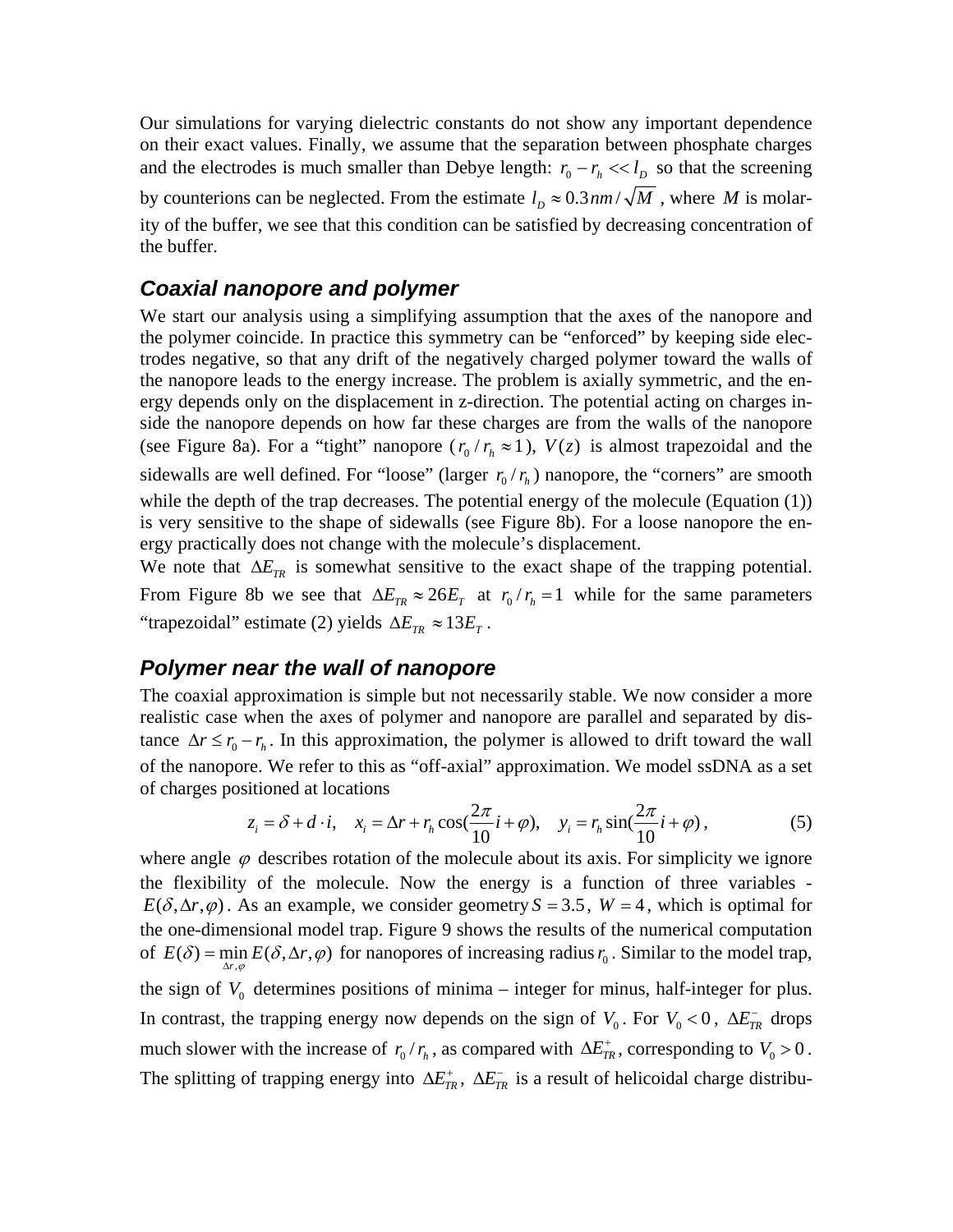tion along the polymer. When  $V_0 > 0$  the "crest" is attracted to the central electrode, when  $V_0 < 0$  the "groove" covers this electrode to maximize the distance to nearby charges.

[Figure 10](#page-21-0) compares trapping energies of coaxial and off-axial solutions. It shows that coaxial solution puts rather serious constrains on the diameter of nanopore -  $\Delta E_{TR}$  drops

below  $E_T$  at  $r_0 / r_h \approx 1.15$  while  $\Delta E_{TR}^T / E_T \approx 7$  when  $r_0 / r_h = 1.8$ .

The above example shows that even a "loose" nanopore can serve as efficient polymer trap. Complete analysis of off-axial or more realistic approximations as well as the influence of molecular flexibility is beyond the scope of this work.

### <span id="page-6-0"></span>**IV. Device performance**

#### *Digital electrophoresis in the presence of Brownian motion*

In Section II we discussed an implementation of digital electrophoresis in the context of a deterministic model (see [Figure 5](#page-17-1)). In this section we extend the concept of digital electrophoresis to a Brownian environment.

In a Brownian context, the equation governing the distributions of positions of one of the reference bases in the DNA (taken to be the one closest to  $x=0$ ) is the Smoluchowsky equation [2]

$$
\frac{\partial P(x,t)}{\partial t} = L_{S} P(x,t) \,, \tag{6}
$$

where  $L_s$  is the Smoluchowsky operator. When applied to the position distribution  $P(x,t)$ , the operator  $L<sub>S</sub>$  is defined as [3]:

$$
L_{S}P(x,t) \equiv D \frac{\partial^{2} P(x,t)}{\partial x^{2}} - \frac{\partial}{\partial x} \Big[ \mu F(x,t) P(x,t) \Big].
$$
 (7)

In equation 7,  $F(x,t)$  is the force acting on the DNA molecule at time *t* and position x,  $\mu$ and *D* are the mobility and the diffusivity of the DNA molecule in the nanopore. The force  $F(x,t)$  applied to the DNA, changes depending on the phase of the digital electrophoresis protocol. The implementation of digital electrophoresis in a Brownian environment is schematized in [Figure 11](#page-22-0), in which we show three phases: the equilibrium phase ([Figure 11](#page-22-0)a), the drag and diffusion phase ([Figure 11b](#page-22-0)) and the trapping phase [\(Figure](#page-22-0)  [11](#page-22-0)c), which we discuss next.

*Equilibrium phase.* Assume that the DNA polymer is in thermal equilibrium in the trapping potential as shown in [Figure 11](#page-22-0)a. For the reasons discussed in the previous sections, we choose a trapping potential with  $V_0 > 0$ , for which even in the "loose" nanopore configuration, we have a trapping energy barrier  $E_{TR}$ ~10  $k_B T$  (see [Figure 10\)](#page-21-0). The functional

form of the trapping potential for  $-d/2 < x < d/2$  is  $U_{TR}(x) = \frac{2L_{TR}}{x}$  x *d*  $U_{TR}(x) = \frac{2E_{TR}}{I} |x|$ . Even though the po-

tential is periodic, with periodicity equal to the distance *d* between bases, the energy barrier is sufficiently high that we can assume a V-shaped potential well. Under this assump-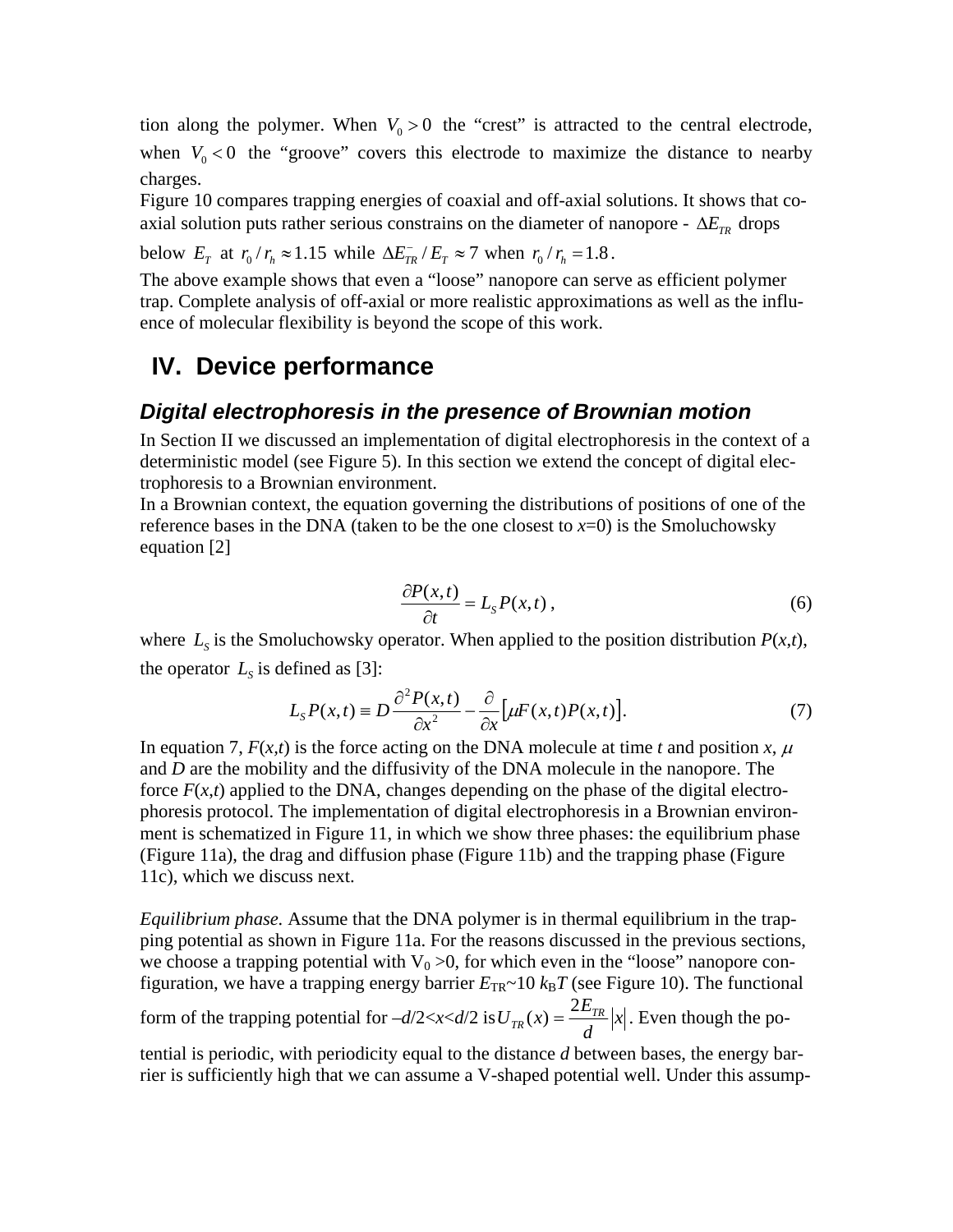tion the force  $F(x,t)$  in equation (7) is equal to  $-\frac{\partial U_{TR}(x)}{\partial x} = -\text{sgn}(x)\frac{2E}{d}$  $-\frac{\partial U_{TR}(x)}{\partial x} = -\text{sgn}(x)\frac{2E_{TR}}{d}$ . In equilibrium the time derivative in equation (7) vanishes, and we have  $L_s P_{eq}(x,t) = 0$ , or explicitly:

$$
D\frac{\partial P_{eq}(x,t)}{\partial x} + \mu \operatorname{sgn}(x) \frac{2E_{TR}}{k_B T} P_{eq}(x,t) = const
$$
 (8)

with solution (after determining the constant by normalization of the distribution)

$$
P_{eq}(x) \approx \frac{1}{2\xi} \exp\left(-\frac{|x|}{\xi}\right) \tag{9}
$$

where the length scale  $\zeta = \frac{d}{2} \frac{kT}{E_{TR}}$  is the spread due to thermal motion of our reference

DNA nucleotide. In equation (9) (which is the equilibrium Boltzmann distribution), the approximate sign indicates that we have approximated the periodic potential by a triangular potential well. Observe, however, that in the off-axial loose pore regime,  $\xi \approx d/20$ , a tight length scale which is consistent with our approximation of the trapping periodic potential as a V-shaped potential well.

*Drag and diffusion phase.* At  $t = 0$  the trapping potential is deactivated (i.e., the  $V_0$  of [Figure 2](#page-16-0) is set to 0), and the DNA begins its random walk in the direction imposed by the external electric field. We assume the nanopore to be a few nm long. When a voltage of a few Volts is imposed between the reservoirs at each side of the nanopore, an electric field  $\mathcal{E}_{dr} \approx 1 V / nm$  is established which will drive the drag of the DNA molecule. The force is exerted on the DNA therefore  $F_{dr} = qN_{\text{eff}} \mathcal{E}_{dr}$ , where  $qN_{\text{eff}}$  is an effective number of unscreened charges within the nanopore multiplied by the elementary charge unit *q*. The drift velocity is computed according to  $v_{dr} = \mu F_{dr}$ , where the mobility  $\mu$  can be computed using the fluctuation-dissipation theorem as  $\mu = D/k_B T$ , with *D* being the diffusivity of the DNA along the axis of the nanopore. We define the drift time,  $\tau_{dr}$ , as the time it takes the DNA to drift a length *d* (the V-shaped potential period) by the imposed drag force. That is  $\tau_{dr} = d/v_{dr}$ . Putting together the previous estimates, we obtain

$$
\tau_{dr} = \frac{d}{v_{dr}} = \frac{d}{D} \frac{k_B T}{N_{\text{eff}} q E_{dr}} = \frac{d^2}{D} \frac{1}{N_{\text{eff}}} \frac{3k_B T}{1 eV} = \frac{d^2}{D} \frac{1}{r N_{\text{eff}}}
$$
(10)

where we have used that  $1$ nm ~ 3*d* and defined  $r = \frac{1}{x}$  $3k_B$  $r = \frac{1eV}{3k_B T}$ . For  $T = 300 K$ ,  $r \approx 10$ . The

parameter *r* is directly proportional to the potential difference across the nanopore. If the potential difference between the two reservoirs is reduced by 2, then  $r \approx 5$ . In these estimates we have ignored entropic forces of the order of  $k_B T / l_{pers}$   $k_B T / l_{persistence}$  –where  $l_{pers}$ is the persistence length of the ssDNA— arising due to the lowering of the entropy needed to disentangle part of the random coil when entering the nanopore.)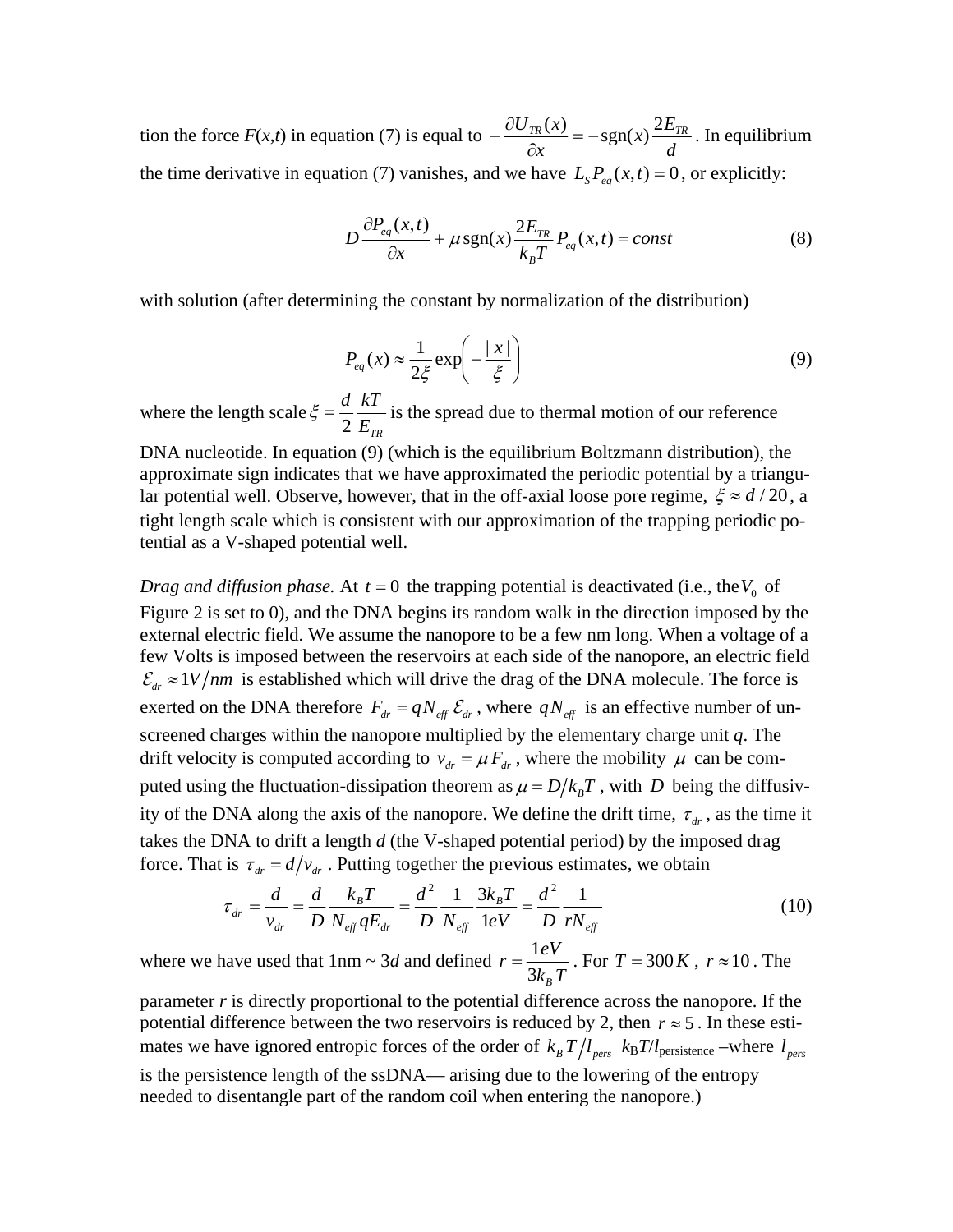As soon as the trapping potential is deactivated, the equilibrium distribution of Equation (6) starts to get distorted by the dragging forces (due to the external electric field  $\mathcal{E}_{dr}$ ), and diffusion (due to Brownian motion), as shown in [Figure 11b](#page-22-0). Under these conditions, the time dependent Smoluchwsky equation ruling the dynamics of the DNA molecule position distribution is given by equation (6) with the drag velocity  $v_{dr}$  replacing the generic drift  $\mu F(x)$  in the Smoluchowsky operator:

$$
\frac{\partial P(x,t)}{\partial t} = D \frac{\partial^2 P(x,t)}{\partial x^2} - \frac{\partial}{\partial x} \Big[ V_{dr} P(x,t) \Big]. \tag{11}
$$

The solution of (11) with initial condition given by the equilibrium distribution  $P(x, t = 0) = P_{eq}(x)$  is given by

$$
P(x,t) = \int_{-\infty}^{\infty} dx' \frac{1}{\sqrt{4\pi Dt}} \exp\left[-\frac{(x - x' - v_{dr}t)^2}{4Dt}\right] P_{eq}(x').
$$
 (12)

At  $t = \tau_{dr}$ , the peak of the distribution in at  $x = d$  [\(Figure 11b](#page-22-0)).

*Trapping phase.* At  $t = \tau_{dr}$ , we re-establish the trapping potential [\(Figure 11c](#page-22-0)). The distributions of positions will now evolve from the initial condition  $P(x, \tau_{dr})$ , equation (12), to the stationary distribution in the trapping potential  $P_{eq}(x)$ , equation (9), according to the time dependent Smoluchowski equation (6) in the trapping potential of force  $U_{TR}(x) = \frac{2E_{TR}}{d}|x|$ . The important fact about the solution to equation (6) with this potential is that the characteristic time scale  $\tau_{TR}$  to re-obtain the trapping equilibrium distribution is given by the smallest (in absolute value), nonzero eigenvalue of the equation  $L_{FP}P = \lambda P$ . It can be shown [3] that the smallest nonzero  $\lambda$  is  $D/\xi^2$ . We will assume that trapping equilibrium obtains after, say, 5 characteristic times and take the trapping phase time to be  $\tau_{TR} \approx 5 \xi^2 / D$ . At this time we have re-trapped the DNA to its equilibrium state. Notice that the reference nucleotide, which was close to  $x = 0$  at  $t = 0$  has now translocated to  $x = d$ . After a time  $\tau_{dr} + \tau_{TR}$  has elapsed, we are back in the situation depicted in [Figure 11a](#page-22-0), and we have completed a cycle of digital electrophoresis. At this point another cycle of oscillations start, that will translocate the DNA one more period to the right. This process of directed motion by turning on and off a trapping potential well has been previously described in [4], in the absence of an external drag force, but with an asymmetric potential well.

#### *Frequency of trap oscillation*

A cycle of digital electrophoresis consists of a lapse  $\tau_{dr}$  during which the DNA drifts and diffuses and a lapse  $\tau_{IR}$  where it gets re-trapped. Therefore the frequency of oscillation of

the potential well is  $f = 1/(\tau_{dr} + \tau_{TR})$ . Recalling our estimates of  $e^{dr}$  *D*  $rN_{\text{eff}}$  $\tau_{dr} = \frac{d^2}{r} \frac{1}{r}$  and

$$
\tau_{TR} = \frac{d^2}{D} \frac{1}{80}
$$
, using the value  $D = 10^{-12} m^2/s$  [5] and d=0.34 nm, and estimating r=10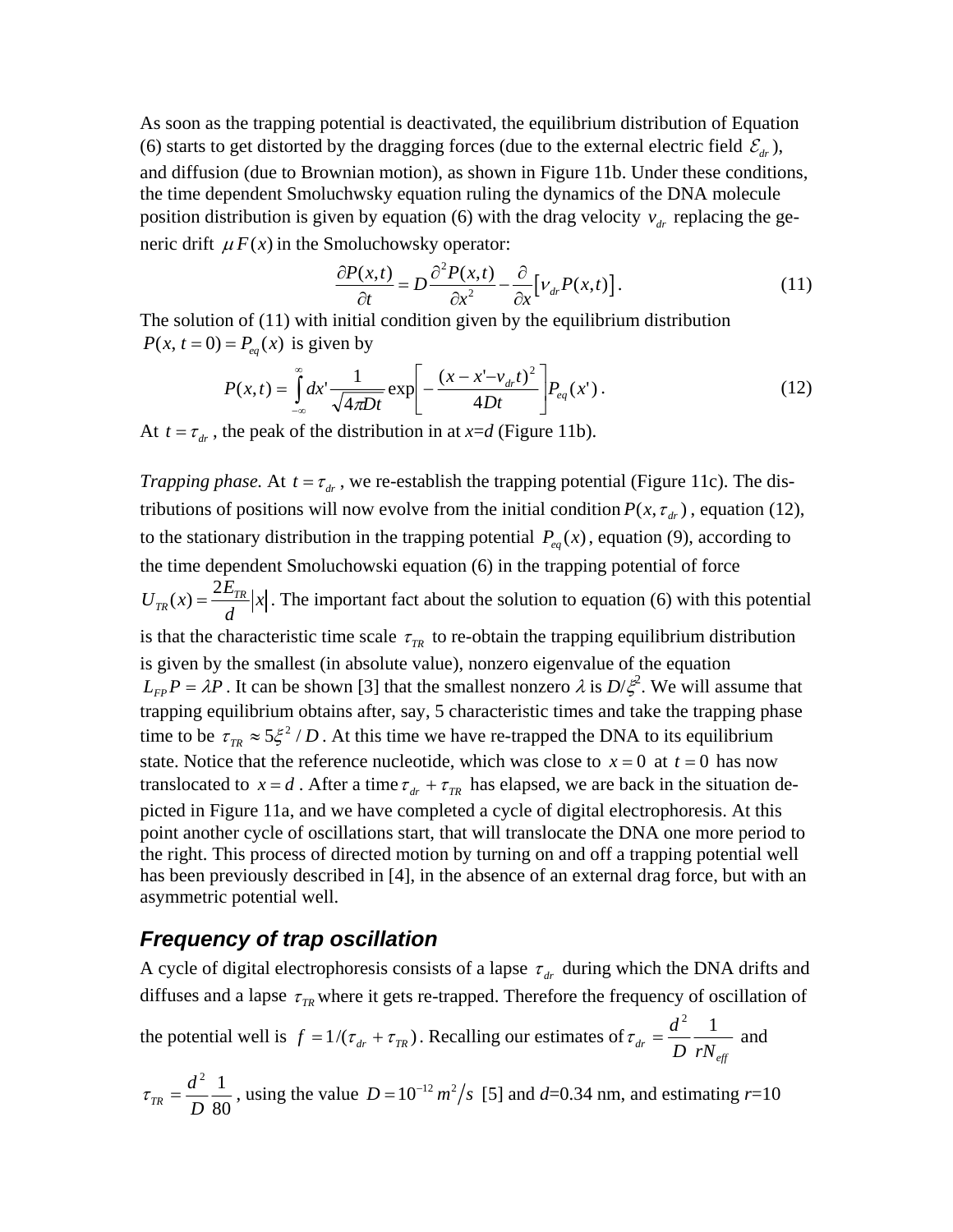and  $N_{\text{eff}} = 15$  ( $N_{\text{eff}}$  is the number of DNA charges inside the nanopore, whose length is ~3nm), we obtain  $\tau_{dr} \approx 0.7$ *ns* and  $\tau_{TR} \approx 1.2$ *ns*, from where  $f \approx 500$ *MHz*. Such frequencies are well with the capabilities of modern electronics. In practice *f* can be decreased by using larger  $\tau_{\tau_R}$ . We will see in the next subsection that  $\tau_{dr}$  cannot be much larger than this estimate without degrading the accuracy of 1 translocation per cycle. On the other hand, the trapping time cannot be smaller than  $\tau_{TR}$  if we want the translocations to be well defined.

#### *Accuracy of operation for one translocation step*

There are a few possible scenarios in which the accuracy of the operation of the digital electrophoresis imagined in [Figure 11](#page-22-0) can be less than perfect. First, if the polymer escapes the trap (especially if it is near to the top of the trap in the drift and diffusion step at the time of re-establishing the trap), in which case the equilibrium will be established in another minimum at the right or the left of the intended one. Second, the translocation of a polymer by one monomer for each oscillation of the trapping potential is not guaranteed: e.g., the diffusion wave shown in [Figure 11b](#page-22-0) can be spread enough that at the time of re-establishing of the trapping potential the DNA molecule is not located in the intended wall. The two effects are linked: if there is little leakage due to the second reason, then there will be little chance that the DNA molecule will jump a barrier, simply because the probability of being close to the top of the barrier is small. Therefore we compute the accuracy assuming that if at time *t* the DNA molecule is in the basin of attraction of a given minimum, then it will reach equilibrate in that same potential well. With these considerations in mind, we define the accuracy of the DNA transistor as the probability of correct translocation by one monomer after a drift and diffusion time *t*:

$$
A(t; N_{\text{eff}}^-, r) = \int_{d/2}^{3d/2} dx \, P(x, t) \tag{13}
$$

The dependence of *A* on *t* for different values of  $N_{\text{eff}}$  and *r* is shown in [Figure 12.](#page-22-1) For  $r = 10$  (and both values of  $N_{\text{eff}} = 15$  and 20, black lines in [Figure 12\)](#page-22-1) the accuracy is very close to 1 for values of *t* in the range  $0.75 \tau_{TR} \le t \le 1.25 \tau_{TR}$ , reaching the maximum at  $t = \tau_{TR}$ . For smaller values of *r* (i.e. lower drift fields), the accuracy degrades, and a calibration of the drift force becomes necessary to stay at the value  $t = \tau_{TR}$  that maximizes the accuracy.

### **V. Discussion**

#### *Applications of the DNA transistor to DNA sequencing*

The technologies that make reading DNA fast, cheap and widely available have the potential to revolutionize bio-medical research and herald the era of personalized medicine. The sequencing of a first single human genome by the international team of scientists from the Human Genome Project took 15 years and \$3 billion to complete, culminating in 2003 with the announcement of the publicly available rough draft by former US President Bill Clinton and British Prime Minister Tony Blair. The continuing refinement of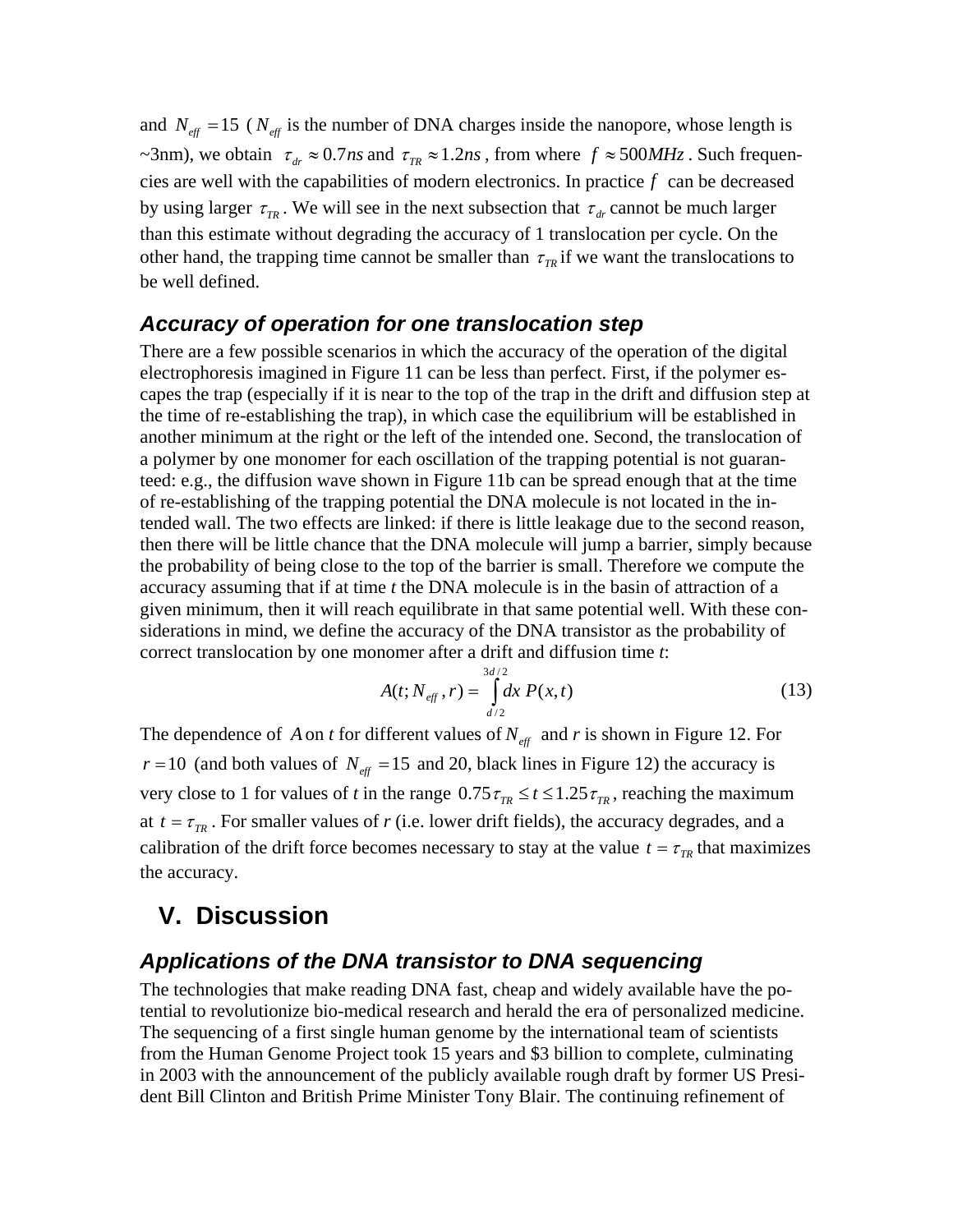sequencing techniques brought the price of human genome sequence down to about \$20 million, making it affordable for large research organizations. A human genome sequencing capability affordable for individuals is the ultimate goal of DNA sequencing industry, and is commonly referred to as "\$1000 genome". \$1000 genome will enable comparative studies of variations between individuals in both sickness and health. Ultimately it can improve the quality of medical care by identifying patients who will gain the greatest benefit from a particular medicine, and those who are most at risk of adverse reactions. The research on \$1000 genome is encouraged by the National Institutes of Health funding programs for "Revolutionary Genome Sequencing Techniques" challenging scientists to achieve \$100,000 human genome by 2009 and \$1000 genome by 2014. A highly visible private X-prize [6] has been established to reward the first group to achieve the \$1000 genome milestone.

#### **Sanger sequencing**

We see an immediate application of our device in *reducing the cost of conventional DNA sequencing*. The workhorse of sequencing technologies, sequencing by separation, was developed in 1970s by Frederic Sanger. Nowadays this technique (1) breaks DNA into fragments of different lengths, (2) adds fluorescent tags to fragment's terminals, (3) separates different fragments by length using capillary electrophoresis, (4) identifies fragments by fluorescent tags, and finally (5) assembles complete genome from identified fragments using computers. Capillary electrophoresis is an important contributor to the cost of sequencing. It limits the decrease of sequencing cost in two ways. First, the present day separation is still a slow process (tens of base pairs per second), resulting in significant operation costs. This issue is being addressed by capillary arrays, which significantly increase the throughput of the technique. Second, separation still requires significant amount of DNA material (femtomole), hence reagent cost. This fact is considered the main obstacle in reaching the \$1,000 target.

Our device seems to be capable of determining the length of a single DNA molecule by counting the number of trapping pulses required to translocate the molecule through the nanopore. The presence of the molecule inside the nanopore can be detected, for example, by monitoring the ion current through the nanopore. Taken alone, the single molecule length separation can bring down the amount of reagents by eight orders of magnitude. A somewhat similar approach to measuring the length of single DNA molecule based on translocation time through a nanopore is suggested in [7].

For single molecule length separation the original Sanger approach (four parallel extension reactions for different nucleotide types) is more suitable since the monitoring ion current does not seem capable of resolving the type of terminating nucleotide. We emphasize the fact that in this case the need for optical detection is eliminated by using electronic detection.

Additionally, we envision that the device can be fabricated using mainstream microelectronics methods which allow a high level of device integration, further decreasing sequencing costs.

Finally, unlike conventional electrophoresis, digital electrophoresis seems to be applicable to DNA fragments of arbitrary large lengths, provided that the accuracy of translocation is sufficiently close to 1.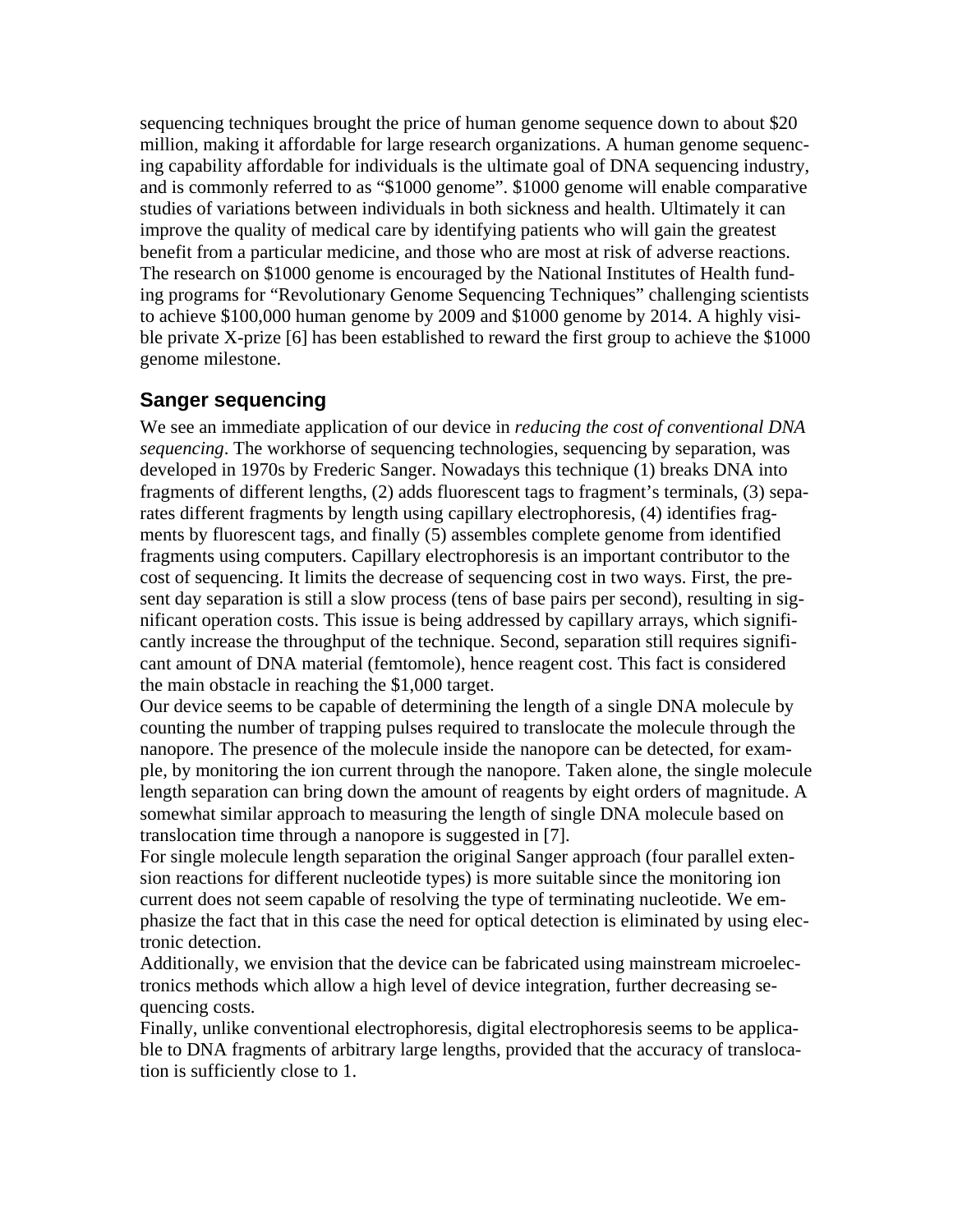#### **Nanopore sequencing**

The interest in using nanopores was sparked by the experimental detection of single RNA and DNA molecules translocation through a biological nanopore formed by a membranebound protein [8]. The detection of single molecules is based on applying DC voltage (fraction of Volts) between two reservoirs and monitoring the resulting ion current (fraction of nA) through the nanopore. The translocation of a few hundred nucleotides long polymer molecule through the nanopore causes almost complete blockade of the current for a fraction of ms which can be easily detected. The original motivation of this and subsequent experiments [9, 10] was ultra-fast single DNA molecule sequencing by discriminating nucleotide types based in their ion current signature. After more than 10 years of research this goal is still out of reach.

Soon DNA translocation experiments were repeated using synthetic nanopores formed in materials such as  $Si_3N_4$  [11] or  $Si_2$  [12]. The transition to synthetic nanopores was determined in large part by their reliability and the desire to use well-developed and understood microelectronics fabrication methods instead of protein engineering, which, by standards of microelectronics, is still in its infancy. Additional motivation for synthetic nanopores is a possibility to place metal electrodes in the vicinity of translocating polymer molecule, a feature that is completely out of reach for known biological nanopores. According to computer simulations metal electrodes may facilitate nucleotide type discrimination by measuring transverse electron transport [13] or capacitance variations [14]. Similar to ion current based efforts, these methods have not yet produced a single base resolution.

The failure to discriminate individual nucleotides is attributed to excessively fast DNA translocation speed, in the range of tens nucleotides per microsecond. Attempts to slow down this speed by controlling electrolyte temperature, buffer concentration and viscosity resulted in the order of magnitude slower speeds [15].

A less immediate but nonetheless promising application for our device is nanopore sequencing. We believe that our device could help these methods achieve their goal by *localizing* the DNA inside the nanopore with single nucleotide accuracy, thus giving enough time to perform required measurements.

#### **Other applications**

Other applications of this technology include the possibility of quantification of the concentration of specific segments of DNA or RNA by counting the number of DNA fragments with a given sequence. If the segment is long enough (say longer than 15 to 20 nucleotides) then the segment will give a high specificity for detection of organism with known genomes. This would make it possible, e.g., to detect pathogens in biological samples. Furthermore, if the technology is fast enough, measuring for a long time would allow for a sufficient sampling of the genomic material present in a sample to detect with good sensitivity even small traces of pathogens.

#### *Implementation issues*

Modern thin film deposition technologies, such as Atomic Layer Deposition (ALD), seem to be well suited for metal-dielectric sandwich fabrication. For example, ALD is capable of depositing metal or dielectric layers with single atom precision. The most challenging part now seems to be defining a nanopore through the sandwich. The neces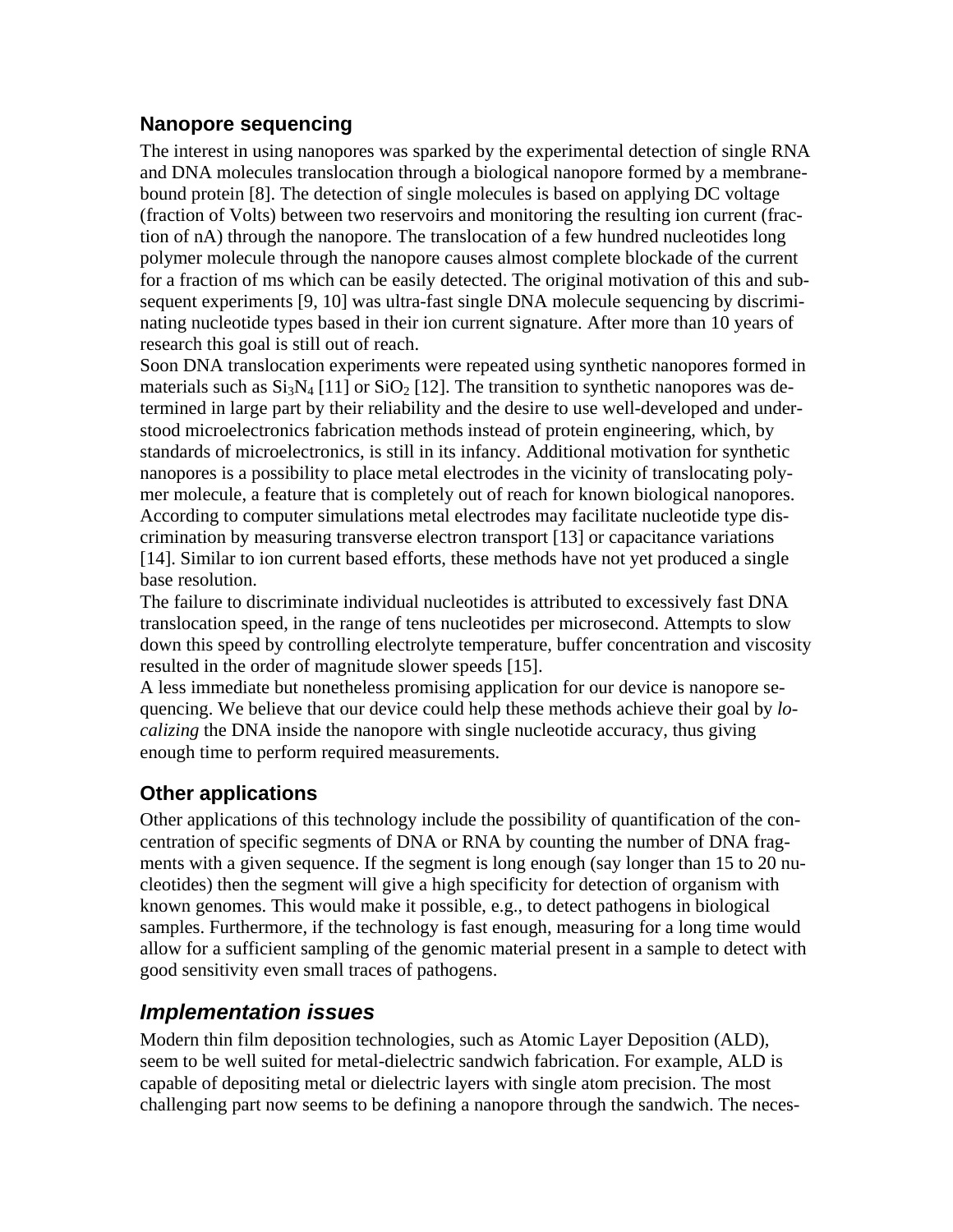sity to place metal electrodes in close proximity with DNA renders unpractical a number of fabrication methods currently used in nanopore sequencing research such as ion-beam sculpturing of  $Si_3N_4$  nanopores [11] or electron beam shrinking of  $SiO_2$  nanopores [12]. These methods start with a large (tens of nm) pore and narrow it by using some type of material reflow or deposition. The later process will not preserve the required sandwichlike structure of the membrane. The level of resolution needed for our device seems to be within the reach of such techniques as electron beam decomposition and sputtering [16], focused ion beam or emerging technologies like Scanning Probe Lithography.

## *Possible problems*

We see the flexibility of ssDNA molecule as a possible problem. Our simple model of ssDNA assumes that the distance between charges on DNA backbone is constant, while in real life the persistence length of ssDNA is just few nm. The confinement inside the nanopore is likely to improve the "stiffness" of the molecule. Also, using very thin central electrode (few atomic distances) could be of help.

Another possible problem could come from the predicted increase of counterion condensation on DNA molecule in nanopore [17]. This effect may also decrease the depth of electrostatic trap.

Finally, the bead and spring type models used in this work are obviously over-simplified and can not address in detail the problems raised above. The use of more realistic models, such as an elastic rod model (e.g. see [18]) or even the full scale molecular dynamics simulations of DNA in nanopore such as [19, 20], are the next step in the analysis of the device.

# **VI. Conclusion**

The possibility of controlling the position of a polynucleotide molecule with a single nucleotide resolution is interesting both from fundamental and practical points of view. The discreteness of charge distribution on phosphate groups of polynucleotide backbone suggests the use of sharp-shaped electrostatic potential wells to accomplish this goal. Our DNA transistor is a nanopore defined in an atomically precise sandwich of metal electrodes and insulators. Application of external voltages to the electrodes creates a potential well inside DNA transistor that is capable of trapping the polymer molecule with a traping energy in the range of a few  $k_B T$  range. Variation of applied voltages leads to translocation of the DNA molecule by one nucleotide with high probability. We called this effect digital electrophoresis and estimate that it can run at ~500 *MHz* range frequencies. Digital electrophoresis can find immediate application in bringing down the cost of conventional DNA sequencing down by minimizing the amount of required chemicals and speeding up DNA fragment separation.

We outline a number of detrimental effects such as translocation accuracy, flexibility of nucleotide molecules, and increased counterion condensation. It is difficult to estimate the seriousness of these problems without referring to more advanced models such as elastic rod model of DNA or full-scale molecular dynamics simulations, which we are addressing in ongoing studies.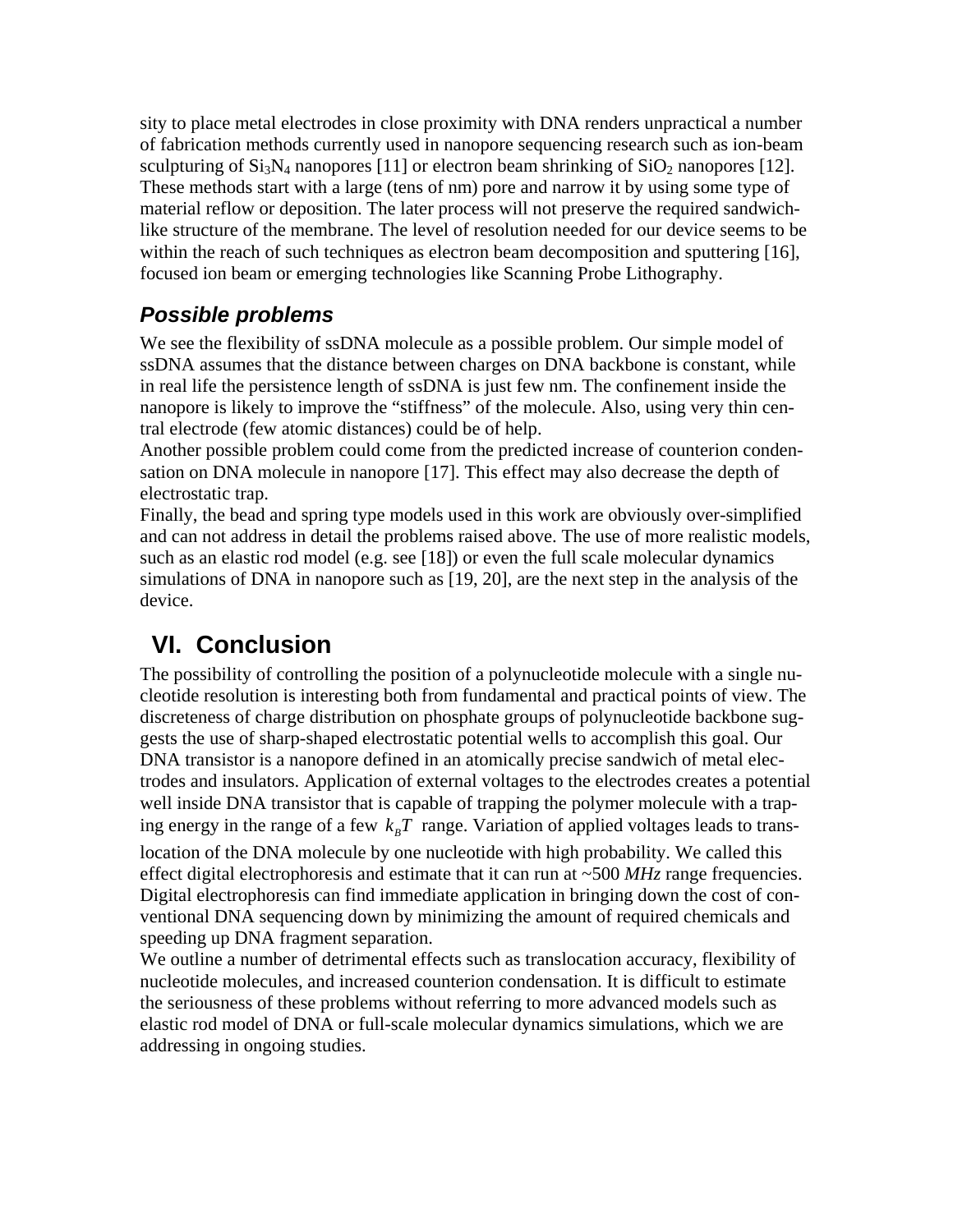# **VII. Acknowledgements**

We thank useful conversations with Joe Jasinski (who suggested the name DNA transistor), Ajay Royyuru, Kumar Wickramasinghe, Yuhai Tu, Alan Grossfield , and Tom Theis.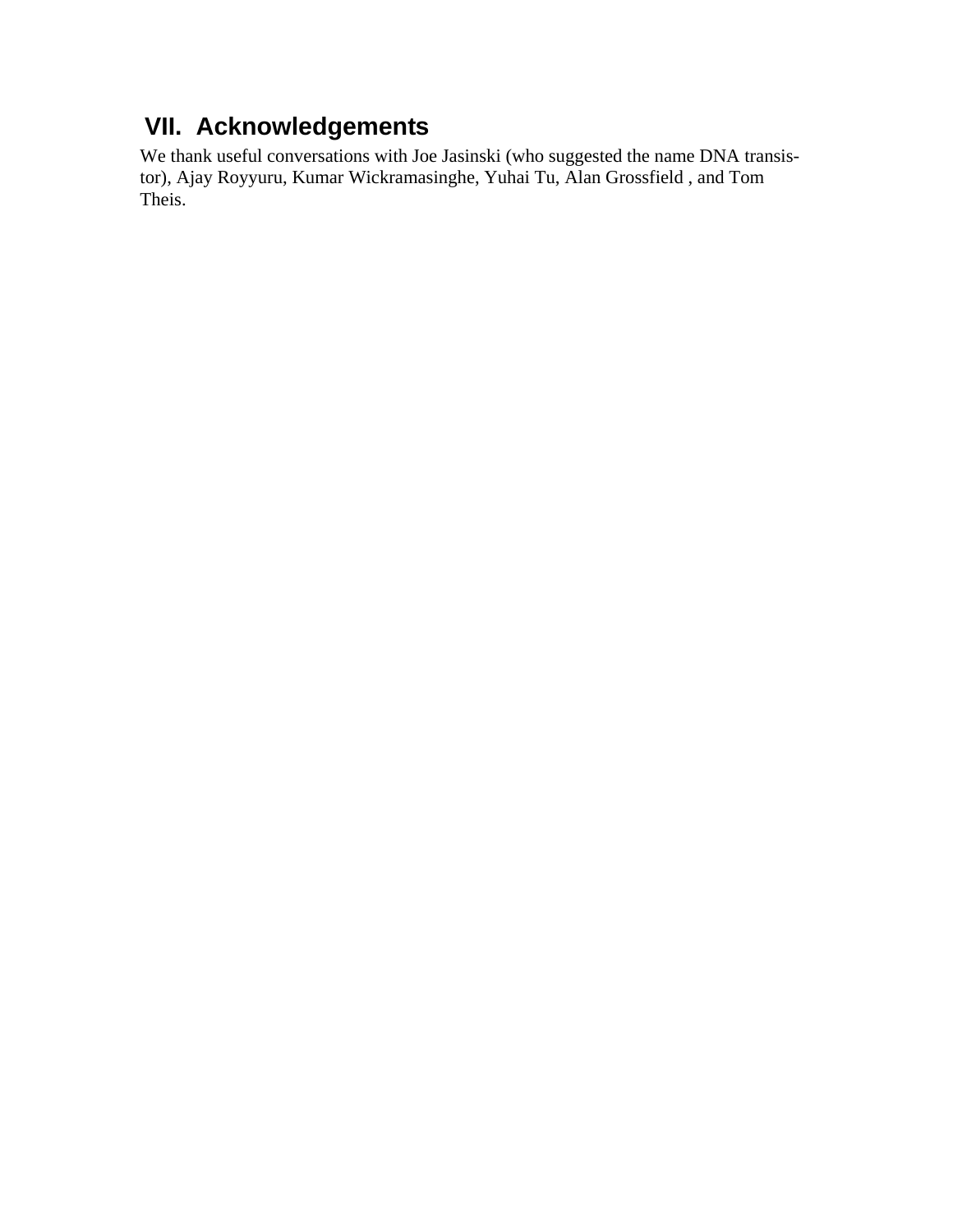#### References:

- 1. Saenger, W., *Principles of Nucleic Acid Structure* 1988: Springer.
- 2. Lubensky, D.K. and D.R. Nelson, *Driven polymer translocation through a narrow pore.* Biophys J, 1999. **77**(4): p. 1824-38.
- 3. Risken, H., *The Fokker-Planck equation: Methods of solution and applications*. 2 ed. 1989, Berlin: Springer-Verlag.
- 4. Faucheux, L.P., et al., *Optical Thermal Ratchet.* Phys. Rev. Lett, 1995. **74**: p. 1504 - 1507.
- 5. Dill, K. and S. Bromberg, *Molecular driving forces*. 2002.
- 6. *X-Prize Foundation Web-Site*. Available from:<http://www.xprize.org/>.
- 7. Heng, J.B., et al., *Sizing DNA using a nanometer-diameter pore.* Biophys J, 2004. **87**(4): p. 2905-11.
- 8. Kasianowicz, J.J., et al., *Characterization of individual polynucleotide molecules using a membrane channel.* Proc. Natl. Acad. Sci. USA, 1996. **93**: p. 13770- 13773.
- 9. Akeson, M., et al., *Microsecond time-scale discrimination among polycytidylic acid, polyadenylic acid, and polyuridylic acid as homopolymers or as segments within single RNA molecules.* Biophys J, 1999. **77**(6): p. 3227-33.
- 10. Meller, A., L. Nivon, and D. Branton, *Voltage-Driven DNA Translocations through a Nanopore.* Physical Review Letters, 2001. **86**(15): p. 3435.
- 11. Li, J., et al., *Ion-beam sculpting at nanometre length scales.* Nature, 2001. **412**: p. 166-169.
- 12. Storm, A.J., et al., *Translocation of double-strand DNA through a silicon oxide nanopore.* Physical Review E, 2005. **71**(5).
- 13. Lagerqvist, J., M. Zwolak, and M. Di Ventra, *Fast DNA sequencing via transverse electronic transport.* Nano Letters, 2006. **6**(4): p. 779-782.
- 14. Gracheva, M.E., A. Aksimentiev, and J.P. Leburton, *Electrical signatures of single-stranded DNA with single base mutations in a nanopore capacitor.* Nanotechnology, 2006. **17**(13): p. 3160-3165.
- 15. Fologea, D., et al., *Slowing DNA Translocation in a Solid-State Nanopore.* Nano Lett., 2005. **5**(9): p. 1734 – 1737.
- 16. Ho, C., et al., *Electrolytic transport through a synthetic nanometer-diameter pore.* Proc Natl Acad Sci U S A, 2005. **102**(30): p. 10445-50.
- 17. Rabin, Y. and M. Tanaka, *DNA in nanopores: Counterion condensation and coion depletion.* Physical Review Letters, 2005. **94**(14).
- 18. Olson, W.K. and V.B. Zhurkin, *Modeling DNA deformations.* Curr Opin Struct Biol, 2000. **10**(3): p. 286-97.
- 19. Heng, J.B., et al., *The electromechanics of DNA in a synthetic nanopore.* Biophys J, 2006. **90**(3): p. 1098-106.
- 20. Aksimentiev, A., et al., *Microscopic Kinetics of DNA Translocation through synthetic nanopores.* Biophys J, 2004. **87**(3): p. 2086-97.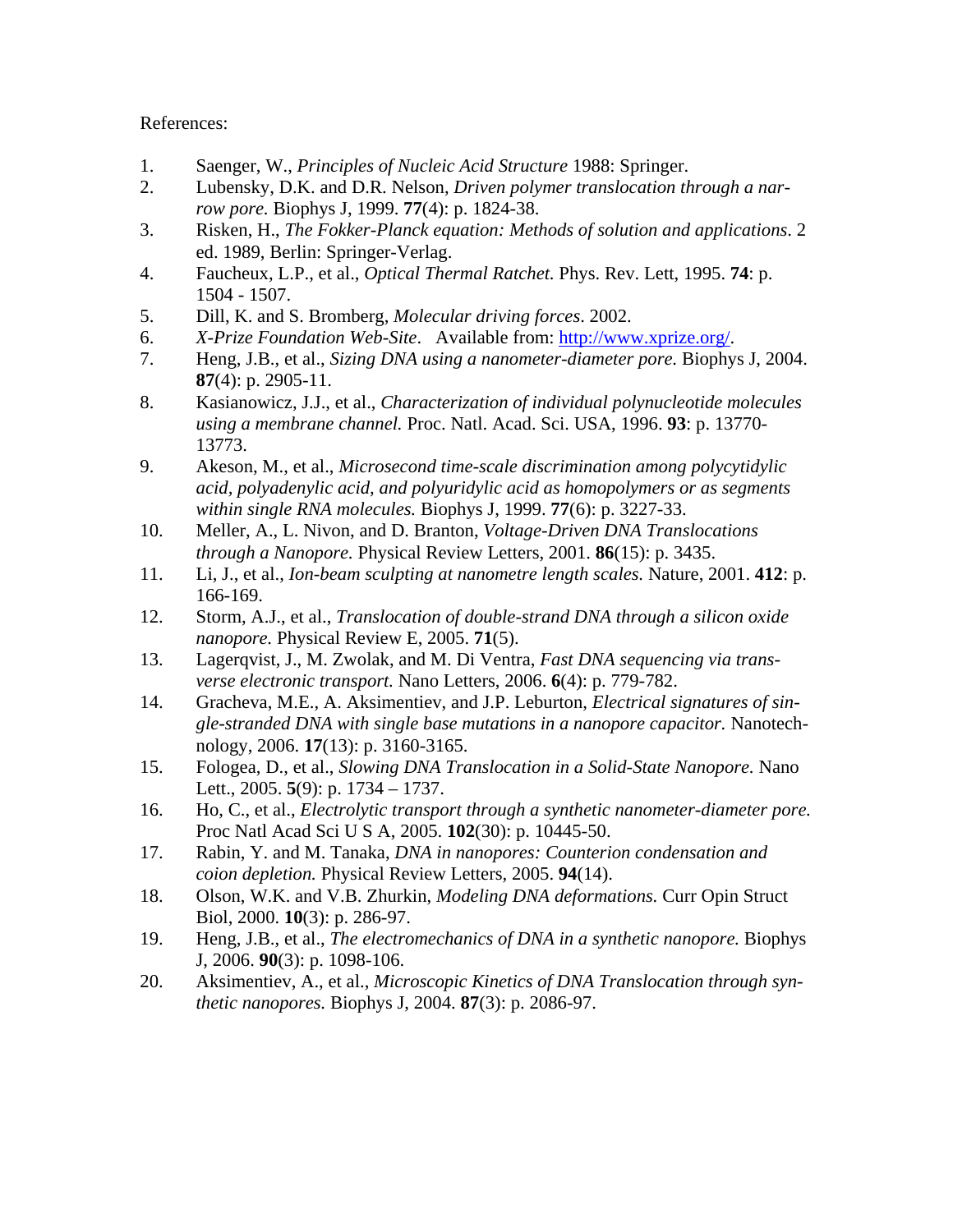

<span id="page-15-0"></span>**Figure 1: A 3D visualization of double stranded DNA molecule. Location of phosphate group (phosphorus – orange; oxygen - red) is shown by arrow.**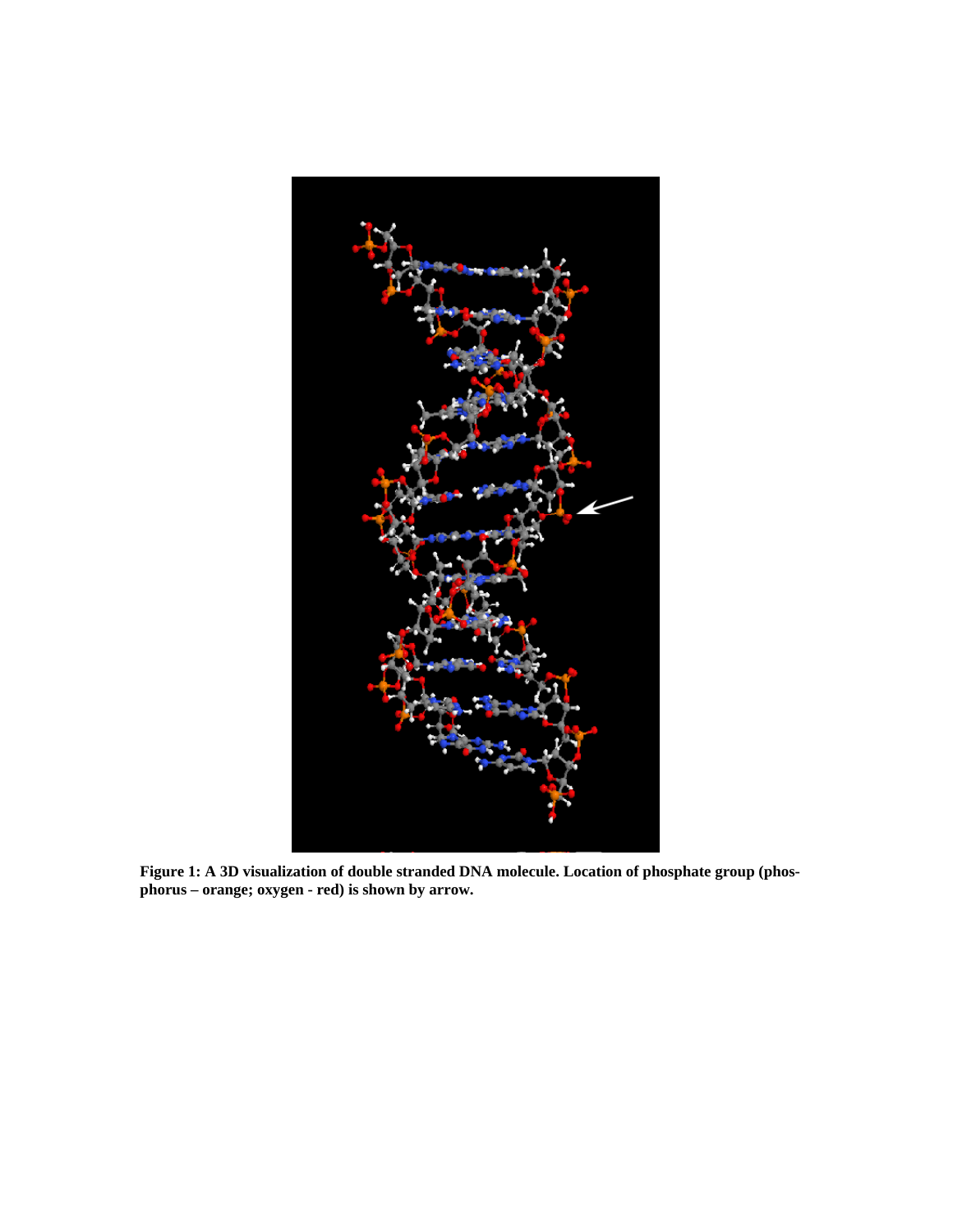

**Figure 2: Polymer string inside trap potential. S is the size of the sidewalls. W is the length of the potential well.** 

<span id="page-16-0"></span>

<span id="page-16-1"></span>**Figure 3: Energy of the string: (a) optimum case - half-integer sidewall, integer well; (b) suboptimal case – half-integer sidewall, non-integer well; (c) worst case – integer sidewall.**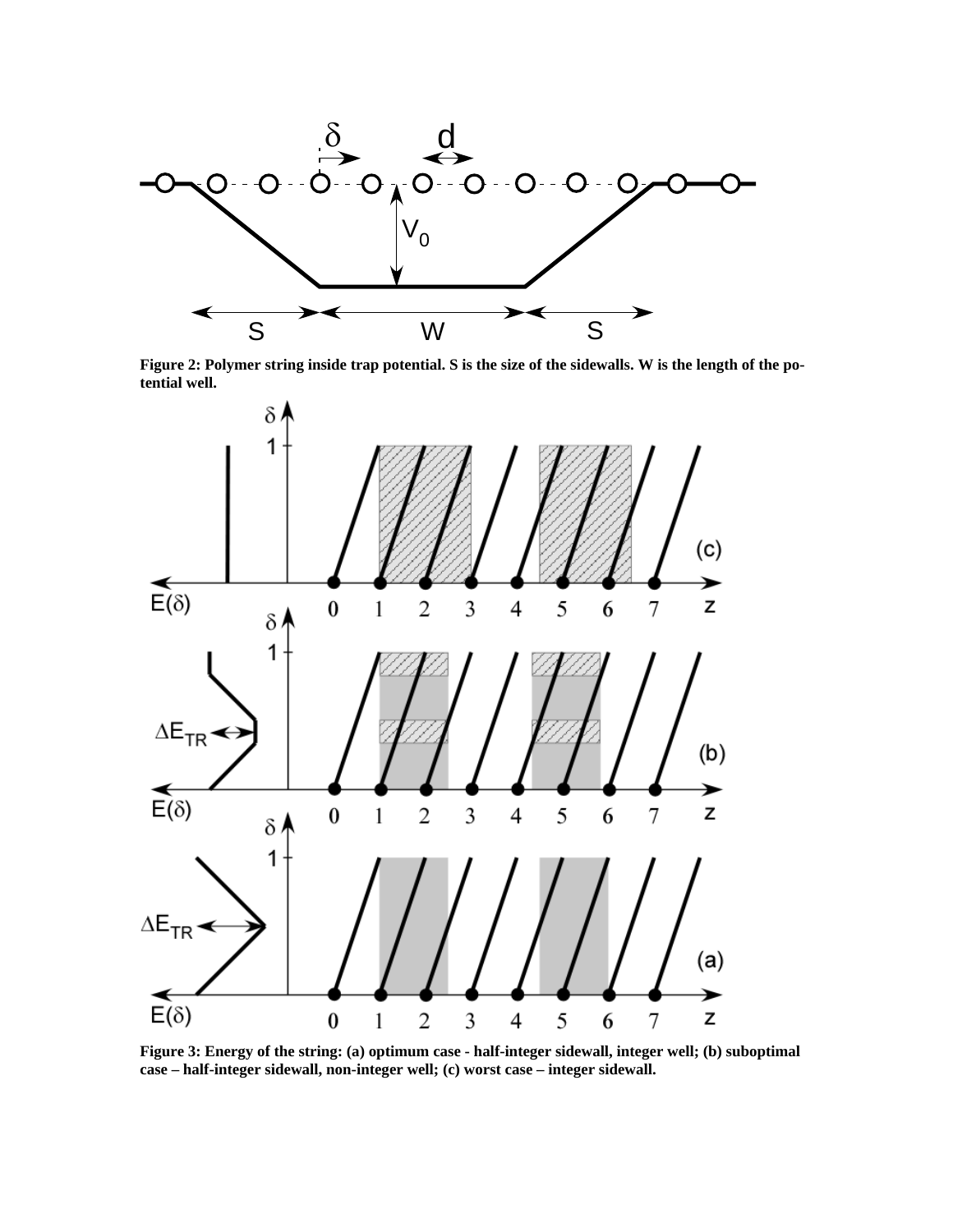

Figure 4: Dependence of  $\Delta E_{\rm \scriptscriptstyle TR}$  geometry of trapping potential. The field inside sidewalls ( $V_0$  divided by sidewall thickness) is kept constant. Lighter regions correspond to higher values of  $\Delta E_{\rm \scriptscriptstyle TR}$  .

<span id="page-17-0"></span>

<span id="page-17-1"></span>**Figure 5: The concept of digital electrophoresis.**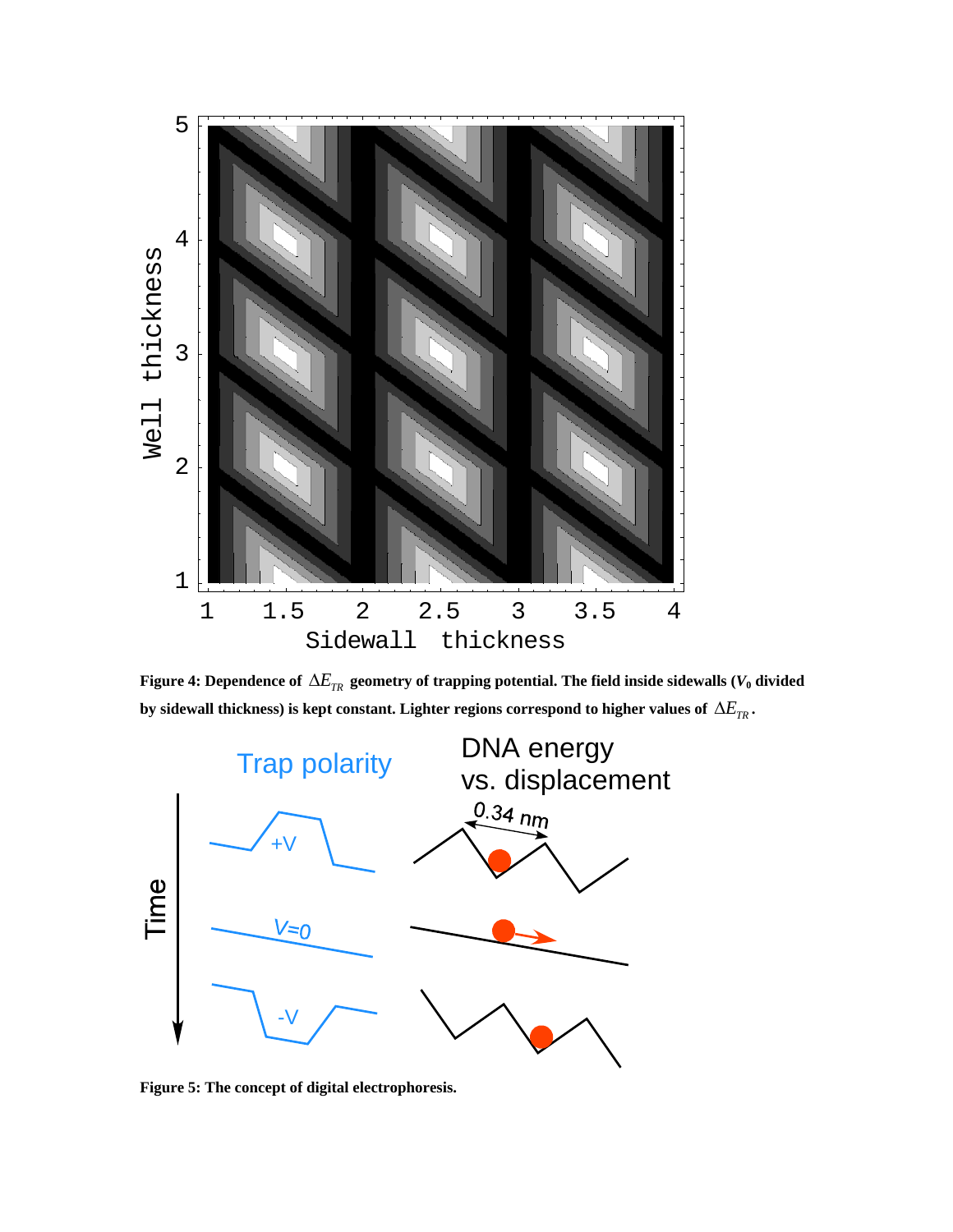

<span id="page-18-0"></span>**Figure 6: Trapping energy of an elastic string. Different colors correspond to different width of the**  potential well  $W = 1, 4$  . Different symbol shapes correspond to different polarities of the trapping**potential**  $V_0 = +1V, -1V$ . Sidewall thickness is  $S = 3.5$ .



<span id="page-18-1"></span>**Figure 7: Nanopore-based trap device. (a) Cross-Section. (b) Top view.**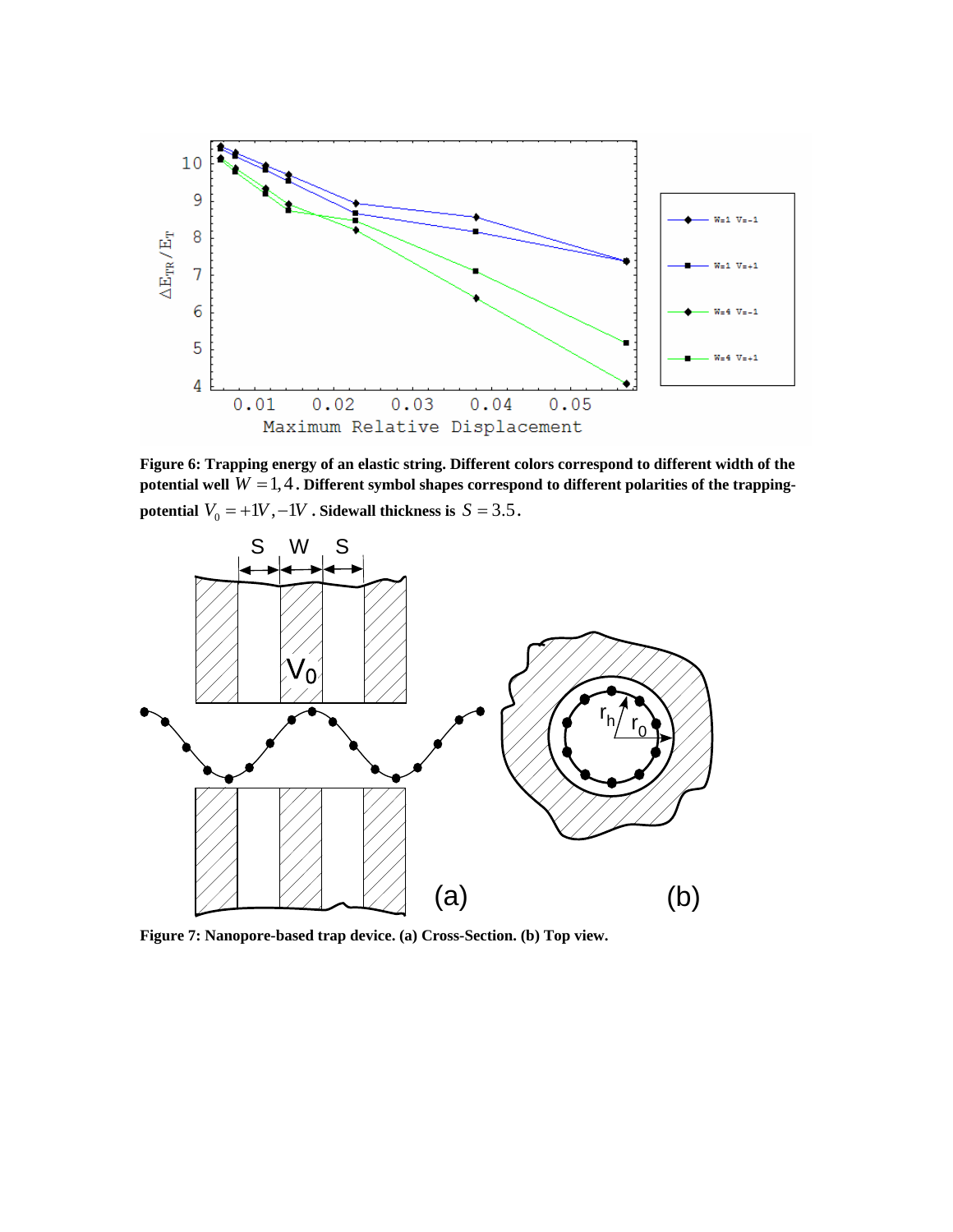

(b)

<span id="page-19-0"></span>**Figure 8: Influence of nanopore radius on trap parameters: (a) Potential acting on DNA charges; (b)**  Dependence of DNA energy on displacement. Different curves correspond to different  $\, r_{_{\!0}}/\, r_{_{\!h}}$  . All **curves correspond to optimal trap parameters**  $S = 3.5$ **,**  $W = 4$ **. Trap depth is kept at**  $V_0 = 1V$ **.**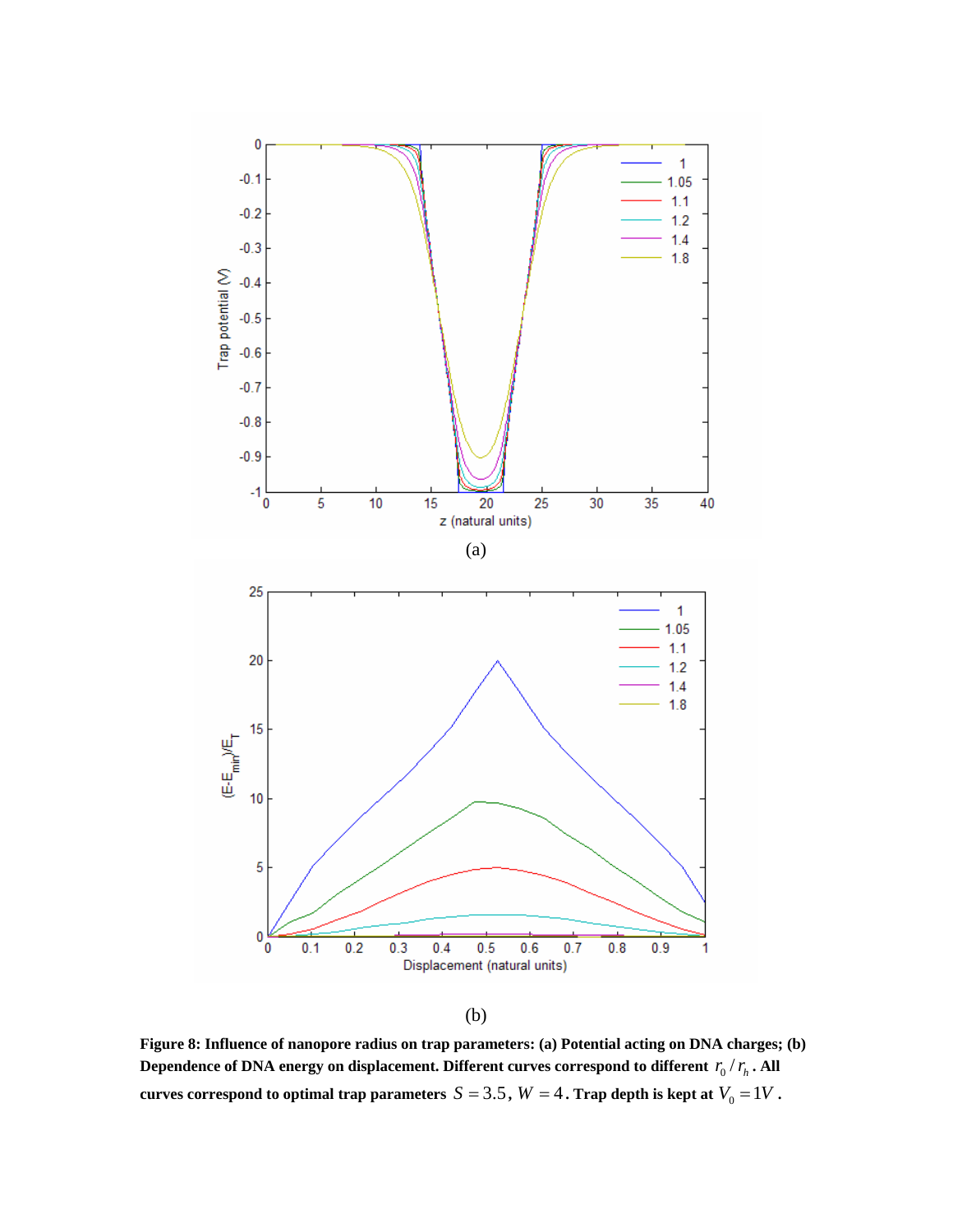

<span id="page-20-0"></span>**Figure 9: Dependence of energy on displacement using off-axial approximation (** $S = 3.5$ **,**  $W = 4$ **).** Different curves correspond to varying parameter  $\left. r_{0}\right/ r_{h}$  . Solid line -  $V_{0}=-1V$  , dashed line - $V_0 = +1V$ .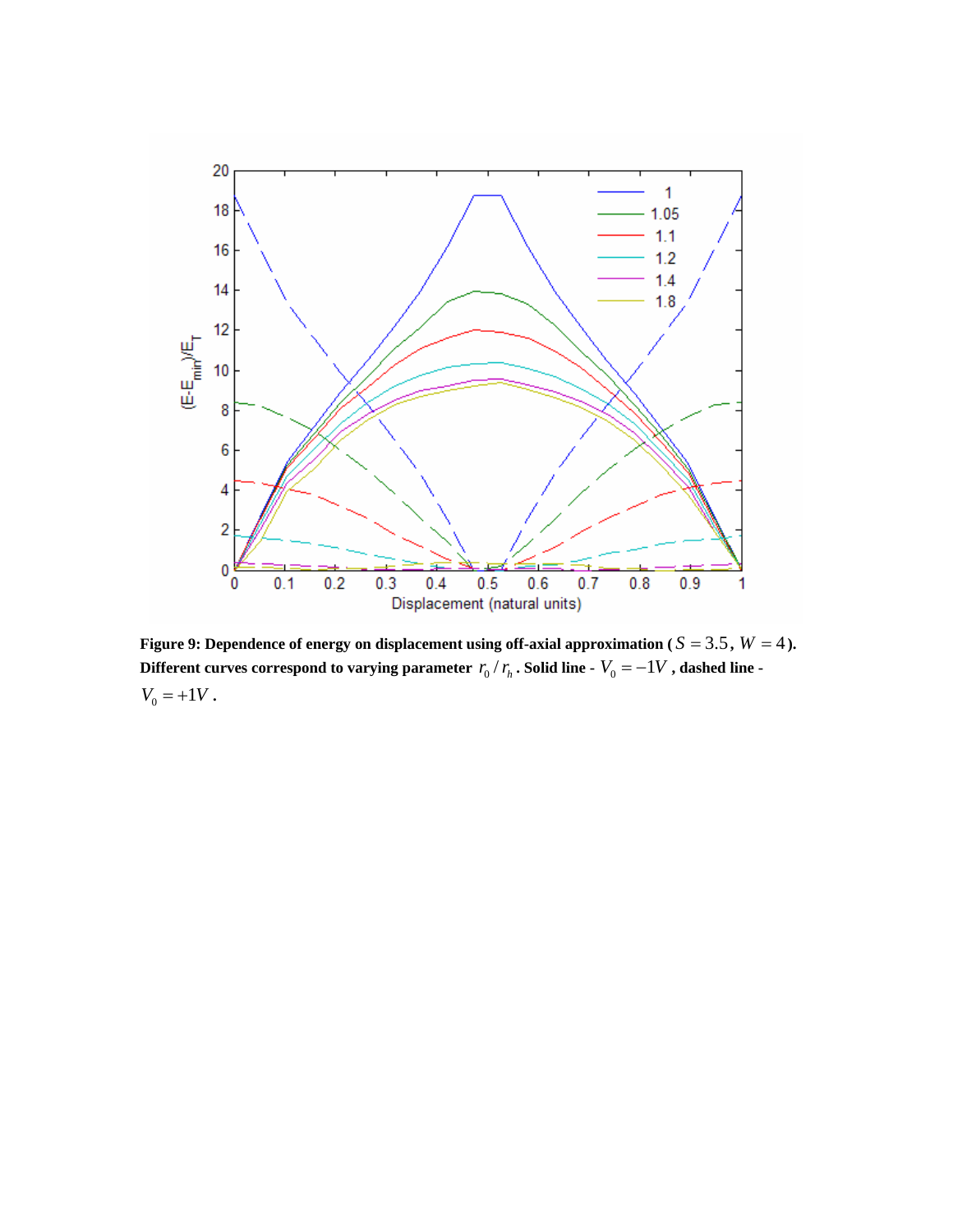

<span id="page-21-0"></span>**Figure 10: Trapping energy dependence on nanopore radius. Trap parameters are the same as on [Figure 8](#page-19-0)**